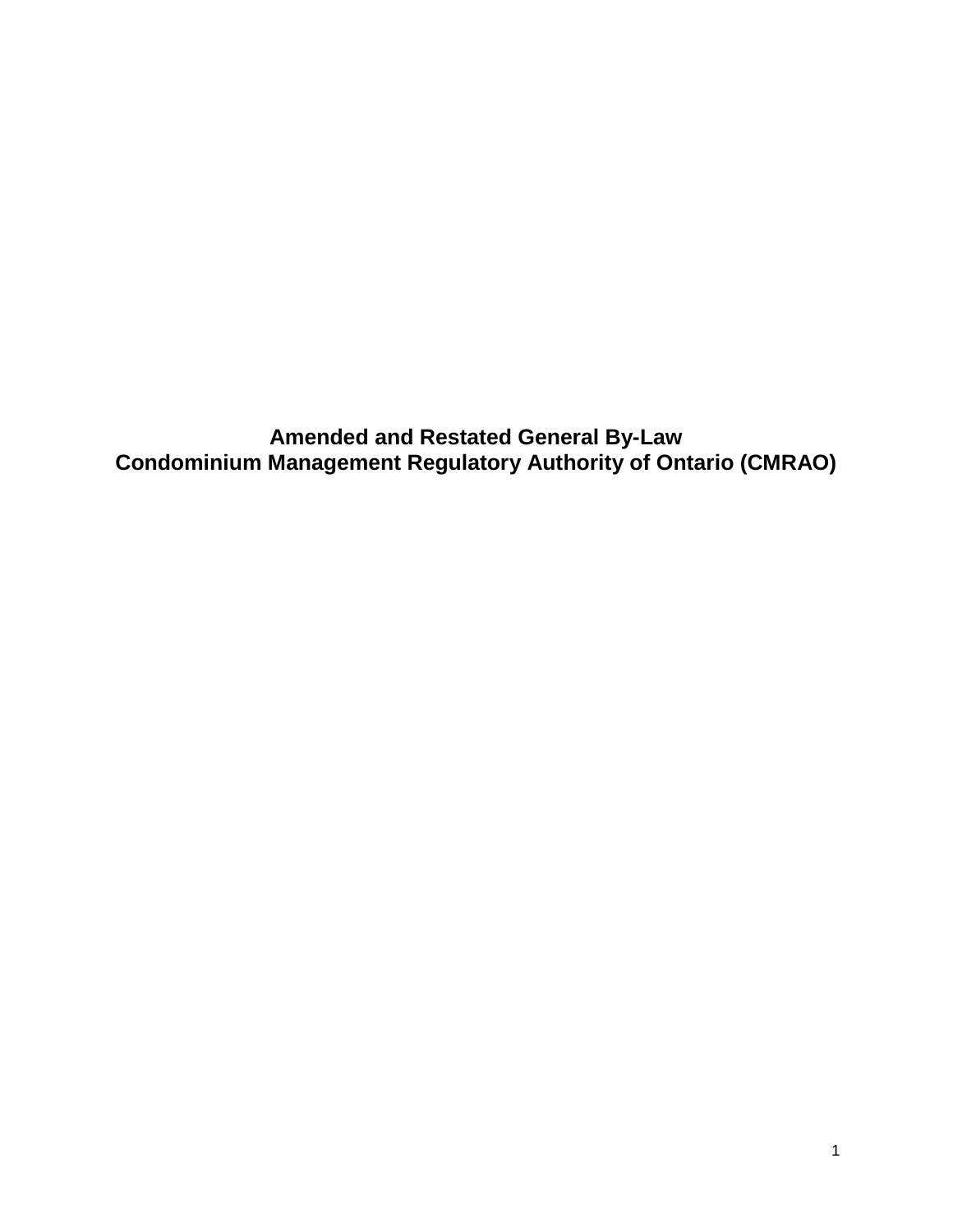# **Table of Contents**

| 1.1  |  |
|------|--|
| 1.2  |  |
|      |  |
| 2.1  |  |
|      |  |
| 3.1  |  |
| 3.2  |  |
| 3.3  |  |
| 3.4  |  |
|      |  |
| 4.1  |  |
| 4.2  |  |
| 4.3  |  |
| 4.4  |  |
| 4.5  |  |
| 4.6  |  |
| 4.7  |  |
| 4.8  |  |
| 4.9  |  |
| 4.10 |  |
| 4.11 |  |
| 4.12 |  |
| 4.13 |  |
| 4.14 |  |
|      |  |
| 5.1  |  |
| 5.2  |  |
| 5.3  |  |
| 5.4  |  |
| 5.5  |  |
| 5.6  |  |
| 5.7  |  |
|      |  |
| 6.1  |  |
| 6.2  |  |
|      |  |
| 7.1  |  |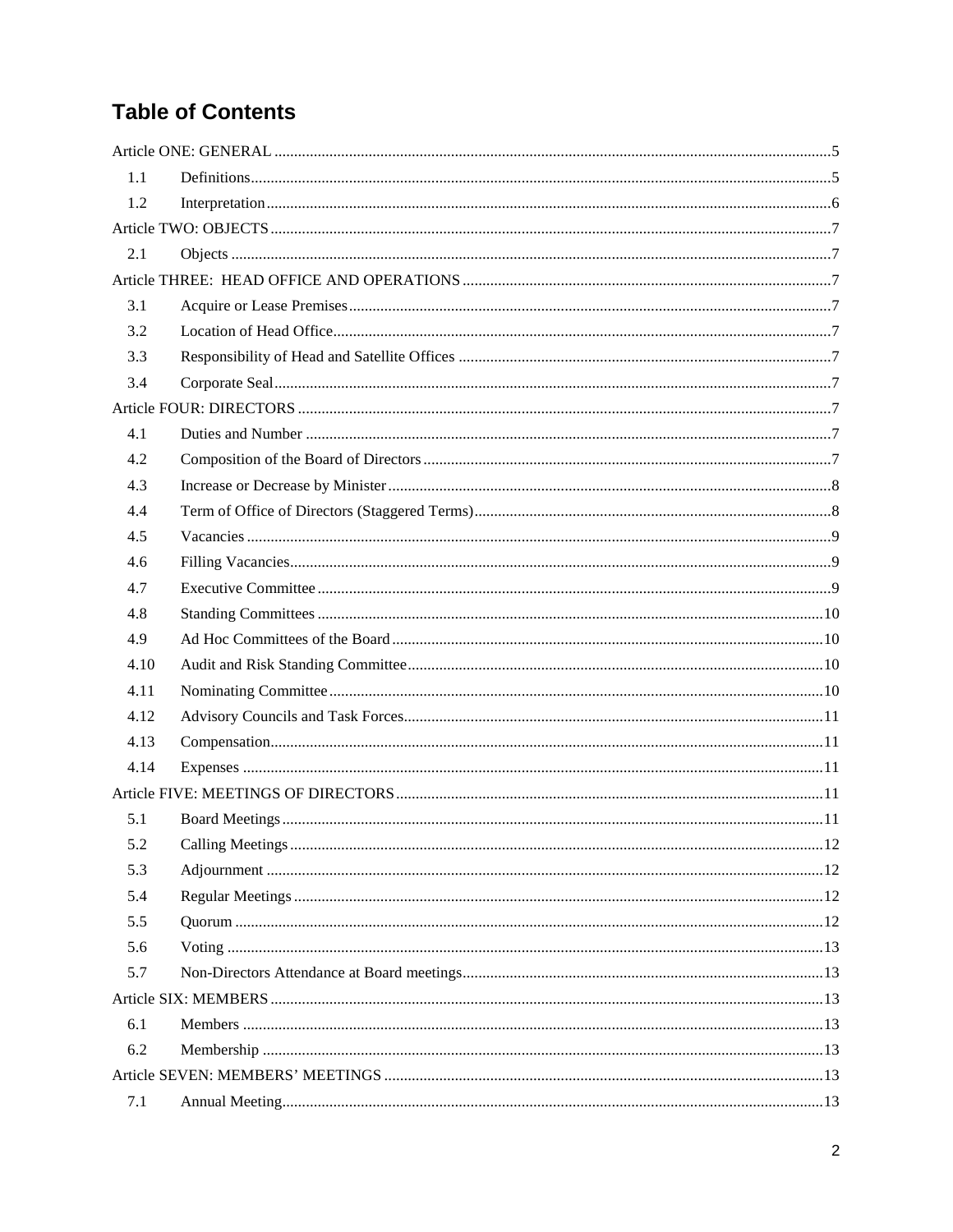| 7.2  |  |
|------|--|
| 7.3  |  |
| 7.4  |  |
| 7.5  |  |
| 7.6  |  |
| 7.7  |  |
| 7.8  |  |
|      |  |
| 8.1  |  |
| 8.2  |  |
| 8.3  |  |
| 8.4  |  |
| 8.5  |  |
| 8.6  |  |
| 8.7  |  |
|      |  |
| 9.1  |  |
| 9.2  |  |
| 9.3  |  |
| 9.4  |  |
| 9.5  |  |
| 9.6  |  |
| 9.7  |  |
| 9.8  |  |
| 9.9  |  |
|      |  |
| 10.1 |  |
| 10.2 |  |
| 10.3 |  |
|      |  |
| 11.1 |  |
|      |  |
| 12.1 |  |
|      |  |
| 13.1 |  |
|      |  |
| 14.1 |  |
|      |  |
| 15.1 |  |
| 15.2 |  |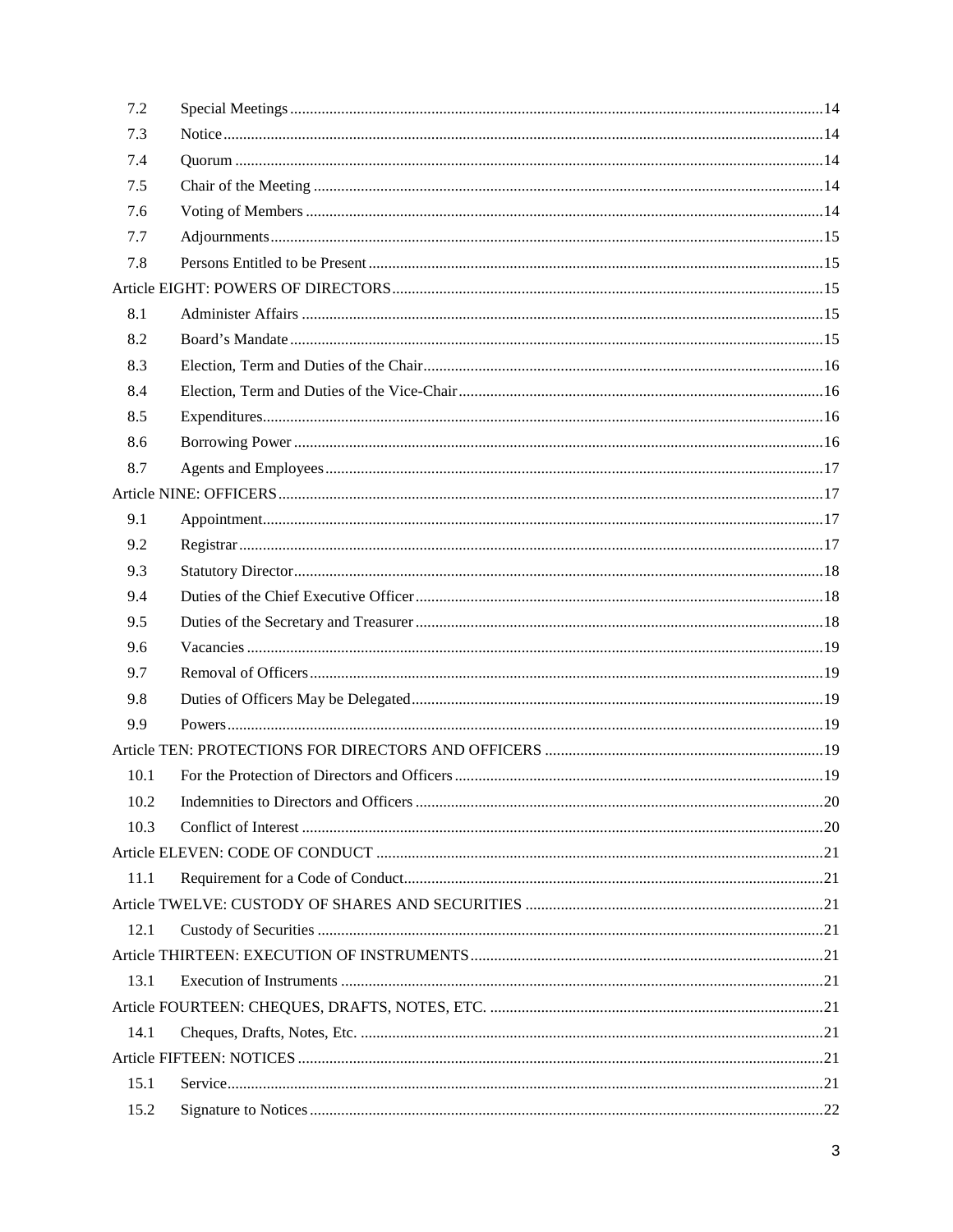| 15.3 |  |  |  |  |
|------|--|--|--|--|
| 15.4 |  |  |  |  |
| 15.5 |  |  |  |  |
|      |  |  |  |  |
| 16.1 |  |  |  |  |
|      |  |  |  |  |
| 17.1 |  |  |  |  |
| 17.2 |  |  |  |  |
|      |  |  |  |  |
| 18.1 |  |  |  |  |
|      |  |  |  |  |
| 19.1 |  |  |  |  |
|      |  |  |  |  |
| 20.1 |  |  |  |  |
| 20.2 |  |  |  |  |
| 20.3 |  |  |  |  |
| 20.4 |  |  |  |  |
| 20.5 |  |  |  |  |
|      |  |  |  |  |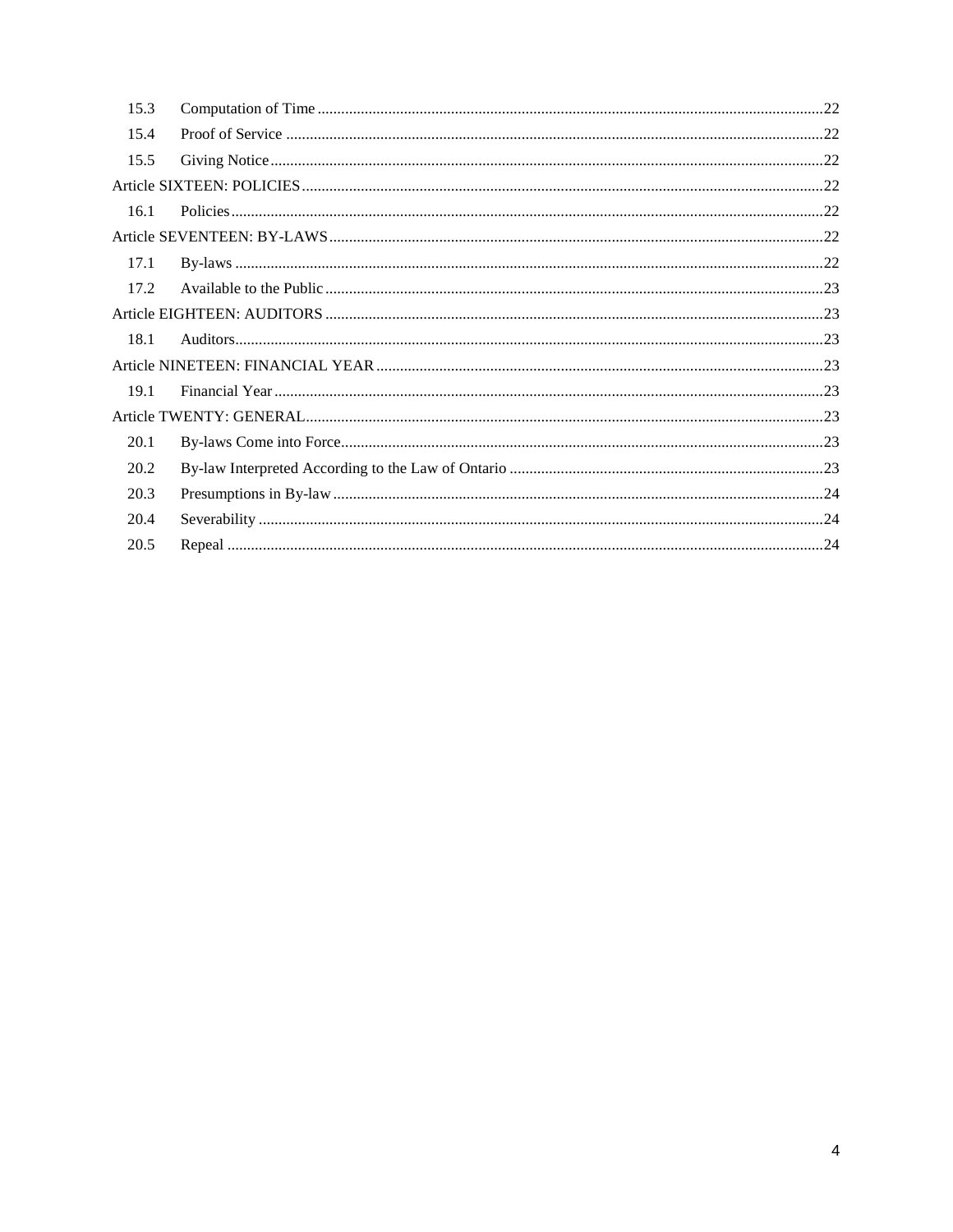### <span id="page-4-0"></span>**Article ONE: GENERAL**

#### <span id="page-4-1"></span>**1.1 Definitions**

In this By-law and all other By-laws of the Corporation, unless the context specifically requires otherwise:

- a) **"Administrative Agreement"** means the agreement so titled and entered into between Her Majesty the Queen in right of Ontario as represented by the Minister and the CMRAO, as amended or replaced from time to time;
- b) **"Appointed Director"** means a director on the Board who has been appointed to the Board by the Minister pursuant to the *Condominium Management Services Act*;
- c) **"Board"** means the board of directors of the CMRAO;
- d) **"By-law"** means any By-law of the CMRAO and any other By-law of the Corporation, from time to time, in force and effect;
- e) **"CEO"** means the person appointed to the office of Chief Executive Officer pursuant to section 9.4 of this by-law.
- f) **"Chair"** means the Chair of the CMRAO's Board, and the Chair also assumes the office of president of the CMRAO in order to comply with the *Corporations Act*;
- g) **"Competency Criteria"** has the meaning given to it in Section 4.2(a);
- h) **"CMRAO" or the "Corporation"** means the corporation incorporated by Letters Patent dated July 8, 2016 under the *Corporations Act* with the Ontario corporation number 1957666;
- i) **"***Condominium Management Services Act***"** means the *Condominium Management Services Act, 2015*, S.O. 2015, c. 28, Sched. 2, including the regulations made pursuant to the *Condominium Management Services Act*, as amended, restated or in effect from time to time;
- j) **"***Corporations Act***"** means the *Corporations Act,* R.S.O. 1990, c. C.38, including the regulations made pursuant to the *Corporations Act*, as amended, restated or in effect from time to time;
- k) **"Directors"** means all of the Appointed Directors and Elected Directors, and **"Director"** means any one of them;
- l) **"Elected Director"** means a director on the Board who is named in the Letters Patent or elected into office by the Members of the CMRAO;
- m) **"Initial Term"** means the period commencing on the coming into force of this amended By-law and ending on the day of the election of Elected Directors by the Members that is at least 12 months after the coming into force of this amended By-law;
- n) **"Letters Patent"** mean the Letters Patent described under the definition of CMRAO at Section 1.1(h);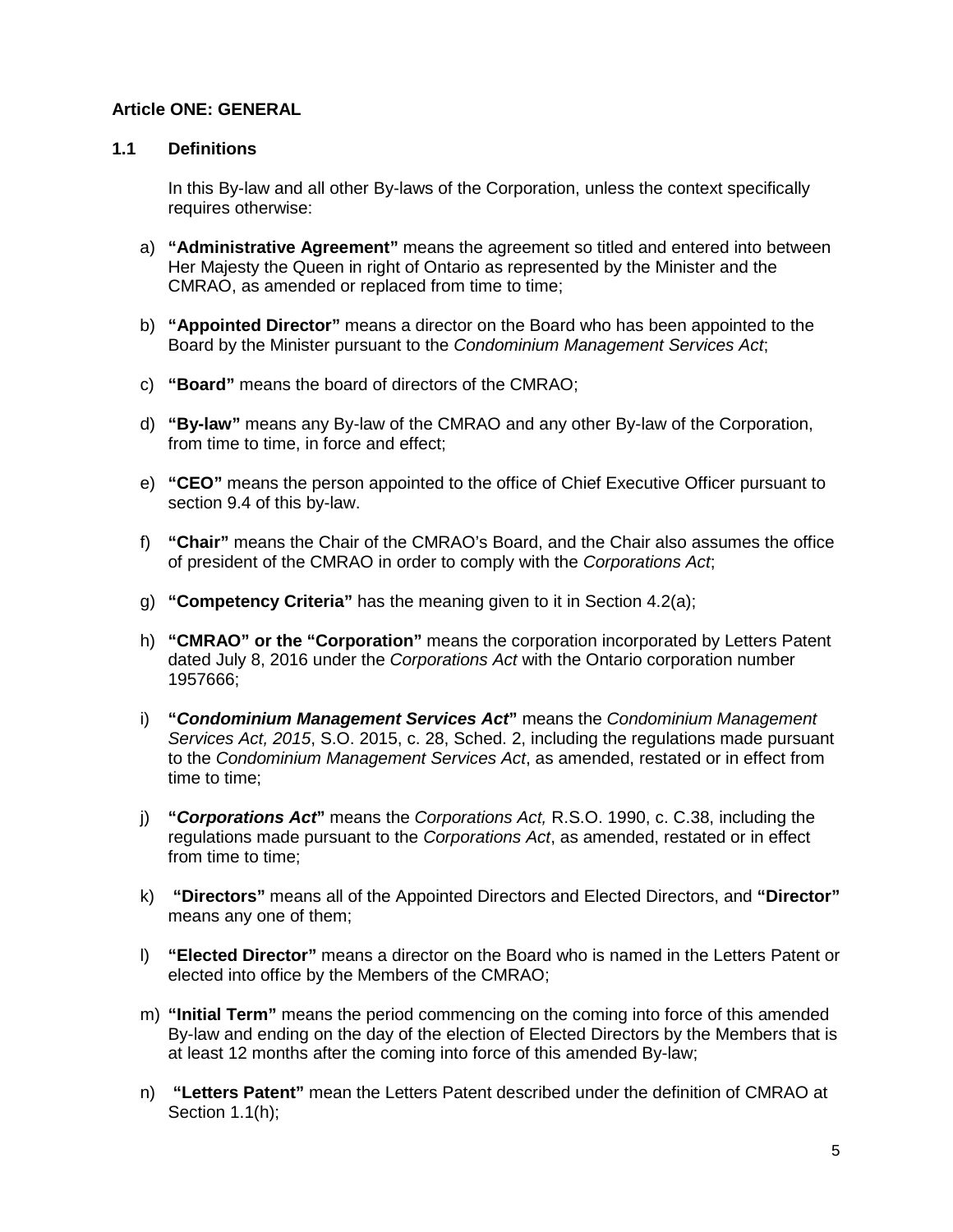- o) **"Member"** means a person who becomes a member of the CMRAO in accordance with Section 6.1;
- p) **"Minister"** means the Minister of Government and Consumer Services or such other member of the Executive Council to whom responsibility for the *Condominium Management Services Act* is assigned or transferred under the *Executive Council Act* (Ontario);
- q) **"Nominating Committee"** means the nominating committee established pursuant to Section 4.11;
- r) **"Ordinary Resolution"** means a resolution passed by a majority of not less than fifty (50) per cent plus one (1) of the votes cast on that resolution by the Directors or Members, as the case may be, or by the consent in writing of all the Directors or Members entitled to vote thereon, as the case may be;
- s) **"Registrar"** has the meaning given to it in subsection 32(1) of the *Condominium Management Services Act*;
- t) **"Special Resolution"** means a resolution passed by the Board and confirmed with or without variation by at least two-thirds (2/3) of the votes cast at a general meeting of Members of the Corporation duly called for that purpose, or, in lieu of such confirmation, by the consent in writing of all the Members entitled to vote at such a meeting;
- u) **"Statutory Director"** means the director appointed pursuant to subsection 31(1) of the *Condominium Management Services Act*; and
- v) **"Transfer Payment Agreement"** means any agreement or agreements entered into between the CMRAO and the Minister to fund the start-up of the CMRAO.

#### <span id="page-5-0"></span>**1.2 Interpretation**

This By-law, unless the context otherwise requires, shall be construed and interpreted in accordance with the following:

- a) all terms contained herein and which are defined in the *Corporations Act* shall have the meanings given to such terms in the *Corporations Act*;
- b) words importing the singular number shall include the plural and vice versa; and the word "person" shall include individuals, bodies corporate, corporations, companies, partnerships, syndicates, trusts, joint ventures, unincorporated organizations and any number of aggregate persons; and
- c) the headings used in the By-laws are inserted for reference purposes only and are not to be considered or taken into account in construing the terms or provisions thereof or to be deemed in any way to clarify, modify or explain the effect of any such terms or provisions.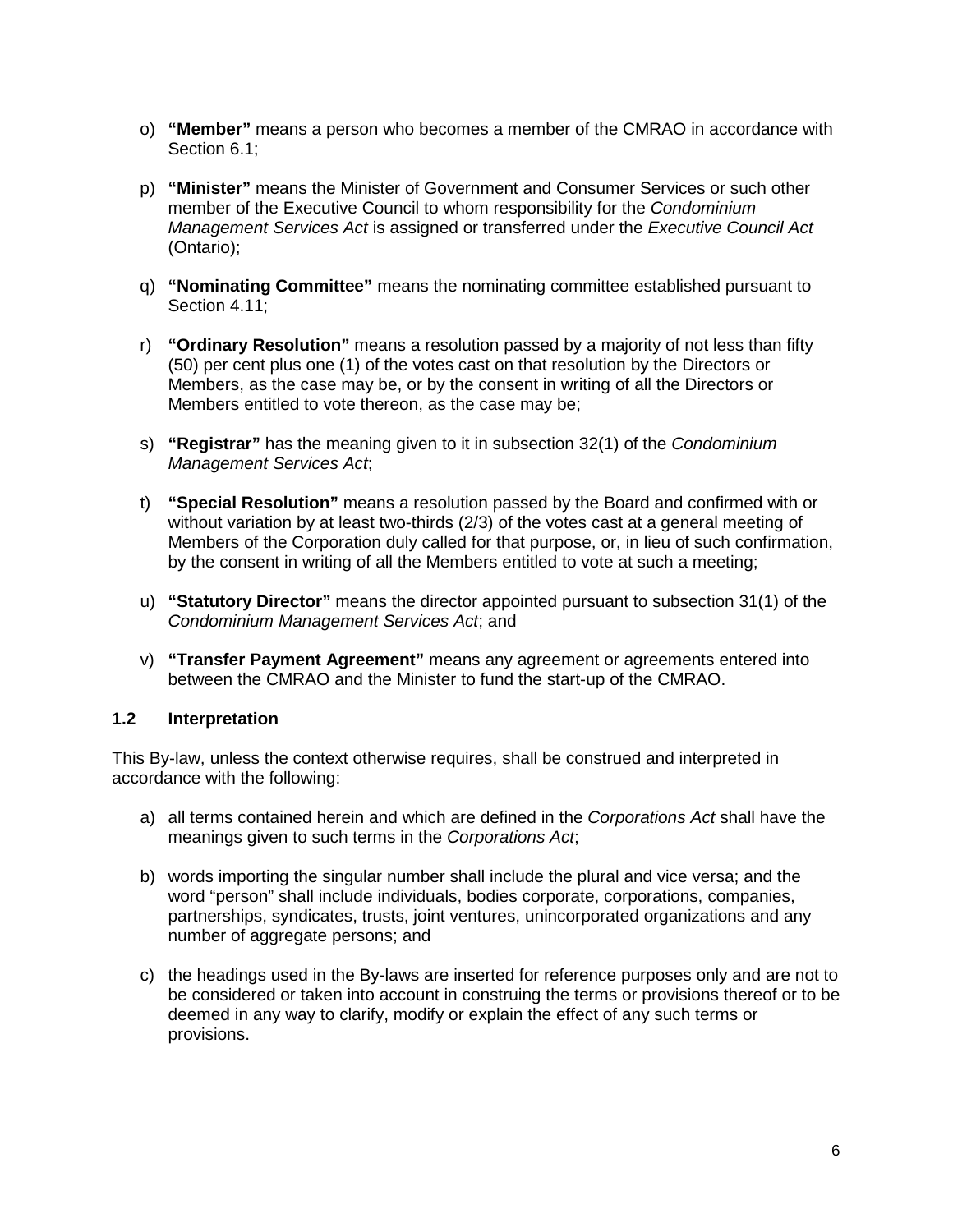# <span id="page-6-0"></span>**Article TWO: OBJECTS**

# <span id="page-6-1"></span>**2.1 Objects**

The CMRAO shall be carried on without purpose of gain for its Members, and all profits or other accreditations shall be used in promoting its objects. The objects of the CMRAO are set out in its Letters Patent.

### <span id="page-6-2"></span>**Article THREE: HEAD OFFICE AND OPERATIONS**

### <span id="page-6-3"></span>**3.1 Acquire or Lease Premises**

The Chair, with the approval of the Board, may acquire or lease office premises as are reasonably necessary in order to administer the affairs of the CMRAO.

### <span id="page-6-4"></span>**3.2 Location of Head Office**

The head office of the CMRAO shall be located at such a place in Ontario as the Board shall from time to time determine.

### <span id="page-6-5"></span>**3.3 Responsibility of Head and Satellite Offices**

The establishment and operation of a head office for the CMRAO and satellite offices shall be the responsibility of the Board.

### <span id="page-6-6"></span>**3.4 Corporate Seal**

The Corporation may have a corporate seal in the form approved from time to time by the Board. If a corporate seal is approved by the Board, the CEO of the Corporation shall be the custodian of the corporate seal.

#### <span id="page-6-7"></span>**Article FOUR: DIRECTORS**

#### <span id="page-6-8"></span>**4.1 Duties and Number**

The Board shall manage or supervise the management of the affairs of the CMRAO. The Board shall, among other things, ensure the performance by the CMRAO of its obligations under each of the *Condominium Management Services Act*, the *Corporations Act,* the Administrative Agreement and such Transfer Payment Agreements as are entered into with the Minister.

The Board shall be comprised of seven (7) Directors, but may be changed to such other number of Directors as may be determined from time to time by Special Resolution, subject to the approval of the Minister. Appointed Directors shall not constitute a majority of the members of Directors on the Board.

#### <span id="page-6-9"></span>**4.2 Composition of the Board of Directors**

The Board will be comprised of the following Directors:

(a) four (4) Elected Directors:

During the Initial Term, the Elected Directors are the Directors whose names are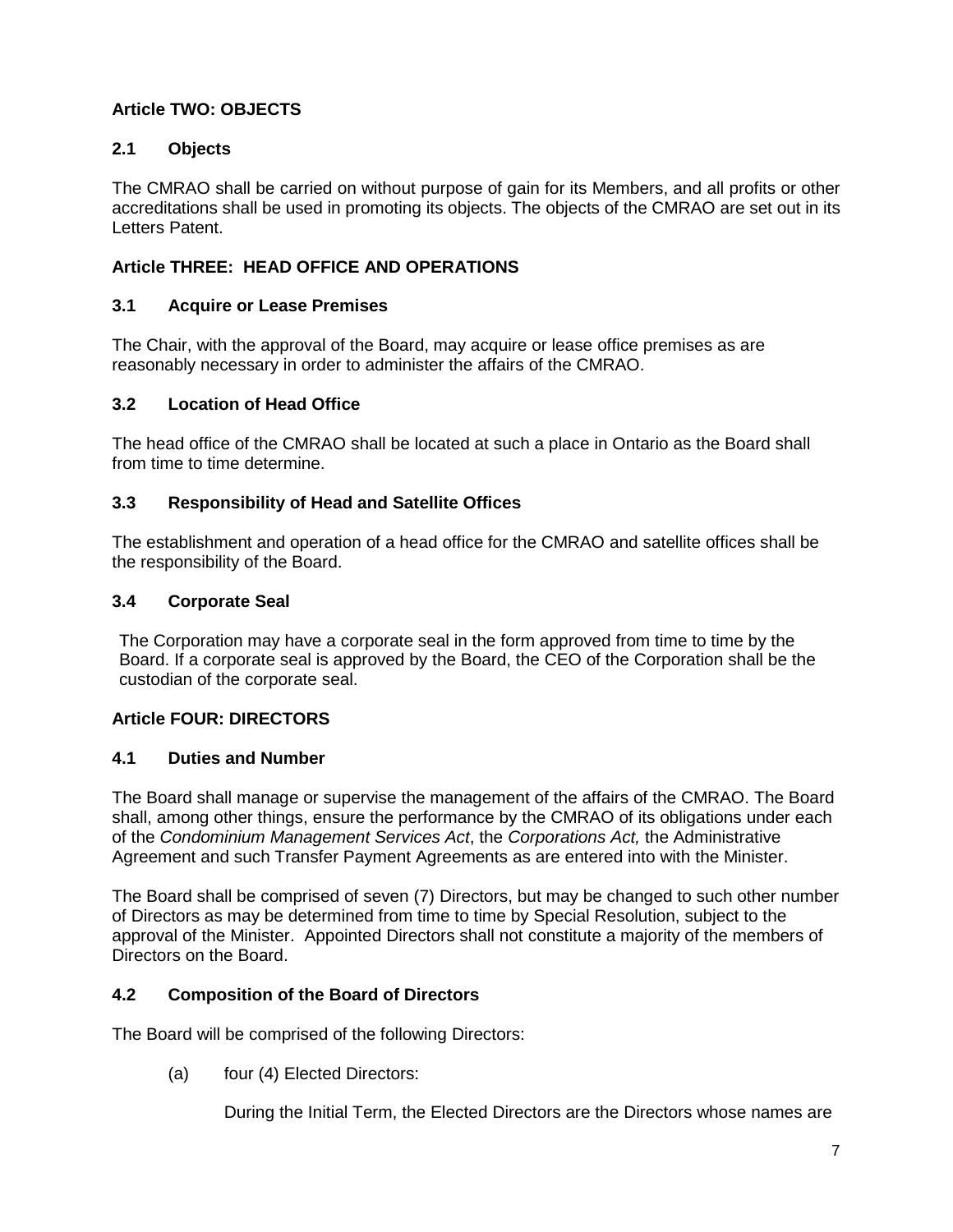set out in the Letters Patent.

At the conclusion of the Initial Term, the Elected Directors are the individuals selected by the Board from candidates recommended by the Nominating Committee, based on their skills and experience after giving consideration to the Competency Criteria for Members of the Board of Directors set out in Schedule D to the Administrative Agreement (the "**Competency Criteria**"); and

(b) three (3) Appointed Directors, who are individuals selected and appointed by the Minister in accordance with section 11 of the *Condominium Management Services Act*.

### <span id="page-7-0"></span>**4.3 Increase or Decrease by Minister**

Notwithstanding Sections 4.1 and 4.2, the Minister may, by order, increase or decrease the number of Directors on the Board in accordance with the *Condominium Management Services Act*.

# <span id="page-7-1"></span>**4.4 Term of Office of Directors (Staggered Terms)**

At the conclusion of the Initial Term:

- (a) two of the Elected Directors will be elected for a three-year term;
- (b) one of the Elected Directors will be elected for a two-year term; and
- (c) one of the Elected Directors will be elected for a one-year term.

Thereafter, except where an election is held to fill the unexpired portion of a term, Elected Directors shall be elected for three-year terms.

The Nominating Committee will review and make recommendations to the Board and the Members as to which proposed Director shall fill each of the terms set out in Sections 4.4 (a), (b) and (c) and the Members will elect persons in accordance with the staggered terms set out in Sections 4.4 (a), (b) and (c).

The total consecutive years of service for an Elected Director may not exceed six years, excluding (for greater certainty):

- (i) any service as a Director of CMRAO prior to the coming into force of this amended By-law,
- (ii) any service as a Director of CMRAO during the Initial Term, and
- (iii) the portion of a term resulting from filling a vacancy on the Board in accordance with Section 4.6.

after which they will not be eligible to serve for a further term until the expiry of one year.

The Appointed Directors will be appointed for terms to be determined by the Minister and are appointed pursuant to the Minister's powers under the *Condominium Management Services Act*. The Minister may reappoint such Appointed Directors at the Minister's pleasure.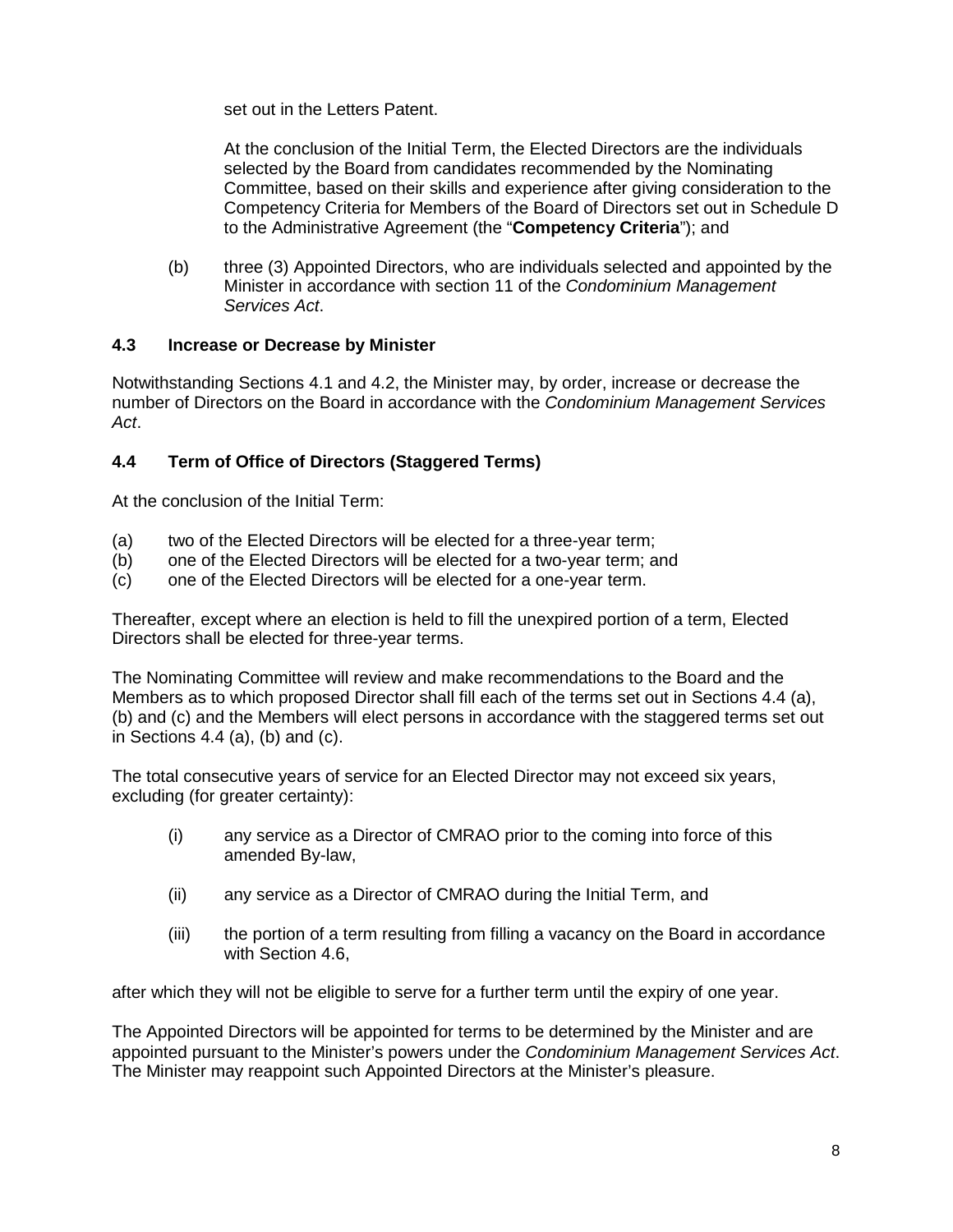### <span id="page-8-0"></span>**4.5 Vacancies**

The office of a Director shall automatically be vacated if:

- a) the Director becomes bankrupt or suspends payments of debts generally or compounds with creditors or makes an authorized assignment or is declared insolvent:
- b) the Director is found by a court of competent jurisdiction to be mentally incompetent or becomes of unsound mind;
- c) the Director by notice in writing to the CMRAO resigns from the Board, which resignation shall be effective at the time it is received by the Chair or at the time specified in the notice, whichever is later;
- d) the Director dies;
- e) in the case of Elected Directors, the Board determines by Ordinary Resolution that the Director no longer satisfies the Competency Criteria;
- f) in the case of Appointed Directors, the Minister revokes the appointment; or
- g) in the reasonable opinion of the Board, expressed by an Ordinary Resolution of the Board, an Elected Director consistently fails to perform the duties reasonably required of a Director.

#### <span id="page-8-1"></span>**4.6 Filling Vacancies**

A vacancy related to an Elected Director during the term of such Director shall be filled by the Board until the expiry of the term of the Elected Director originally elected by the Members. The replacement shall fill the vacancy at a time deemed appropriate by the Board.

#### <span id="page-8-2"></span>**4.7 Executive Committee**

If the Board so chooses, the Board may establish an executive committee to provide counsel and guidance to the CMRAO and its Chair.

The executive committee shall be comprised of such Directors, one of which must be the Chair, as the board may from time to time determine; provided that there will never be fewer than three (3) Directors on the executive committee. The Board may delegate to the executive committee any of the powers of the Board, subject to restrictions, if any, contained in the By-laws or imposed from time to time by the Board and provided that any such delegation is in compliance with the *Corporations Act*.

Subject to the By-laws and any resolution of the Board, the executive committee may meet for the transaction of business, adjourn and otherwise regulate its meetings as it sees fit and may from time to time adopt, amend or repeal rules or procedures in that regard. Subject to the *Corporations Act*, the provisions of Article Five as they relate to the holding of meetings and the giving and waiving of notices of meetings shall apply with such necessary terminology changes to modify such provisions to the executive committee.

Any executive committee member may be removed as a member of the executive committee by a resolution of the Board. The Board shall by resolution establish the number of executive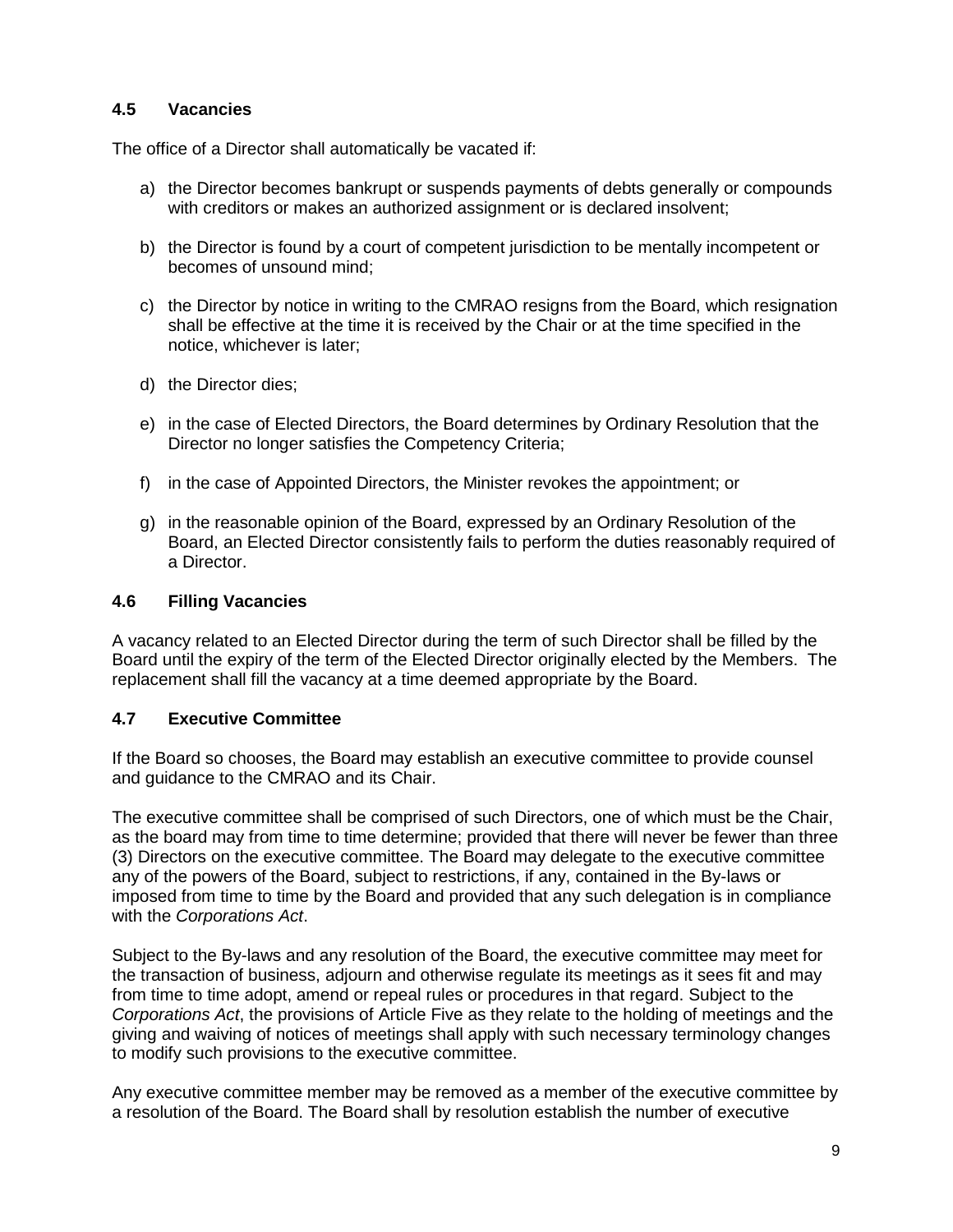committee members required for a quorum for the transaction of business by the executive committee, the minimum number of which shall be two (2) executive committee members.

Each member of the executive committee shall have one (1) vote.

The executive committee shall report to the Board at its next following meeting all actions taken by the executive committee in the name of the CMRAO since the Board last met.

# <span id="page-9-0"></span>**4.8 Standing Committees**

Subject to the *Corporations Act*, the Board may by resolution from time to time establish and appoint any standing committees with such powers as the Board shall see fit. Unless the Board provides otherwise, the procedures of the Board shall apply for all standing committees other than the executive committee. Subject to the By-laws and any resolution of the Board, the standing committees may meet for the transaction of business, adjourn and otherwise regulate their meetings as they see fit, and may from time to time adopt, amend or repeal rules or procedures in that regard. Subject to the *Corporations Act*, the provisions of Article Five as they relate to the holding of meetings and the giving and waiving of notices of meetings shall apply with such necessary terminology changes to modify such provisions to the standing committees.

The Board may, by resolution, remove any standing committee member thereof. The Board shall by resolution establish the number of standing committee members required for a quorum for the transaction of business by the standing committee, the minimum number of which shall be two (2) standing committee members.

Each member of the standing committee shall have one (1) vote.

# <span id="page-9-1"></span>**4.9 Ad Hoc Committees of the Board**

The Board may from time to time, appoint one or more ad hoc or special committees with such powers as the Board shall see fit. Any such committee may formulate its own rules of procedure, subject to such resolutions as the Board may from time to time make. Any committee member may be removed by Ordinary Resolution of the Board. Terms of reference and the membership of each committee will be determined by the Board.

# <span id="page-9-2"></span>**4.10 Audit and Risk Standing Committee**

The Board shall establish, from among the Directors, an audit and risk standing committee. The Board shall appoint a minimum of three (3) Directors to the audit and risk standing committee. One of these Directors will be designated as the chair of the audit and risk standing committee. The audit and risk standing committee will report to the Board on the results of the audit and the integrity of the Board's financial procedures and on enterprise risk assessment and management processes, including financial risk.

# <span id="page-9-3"></span>**4.11 Nominating Committee**

The Board shall establish a nominating committee (the "**Nominating Committee**") for the purpose of filling vacancies in the Elected Directors of the Board. The Board shall appoint a minimum of three (3) and up to a maximum of five (5) Directors to the Nominating Committee, the majority of which will be Elected Directors. The Board shall appoint at least one Appointed Director to the Nominating Committee whenever there is at least one Appointed Director on the Board. One of the Directors will be designated as the chair of the Nominating Committee. The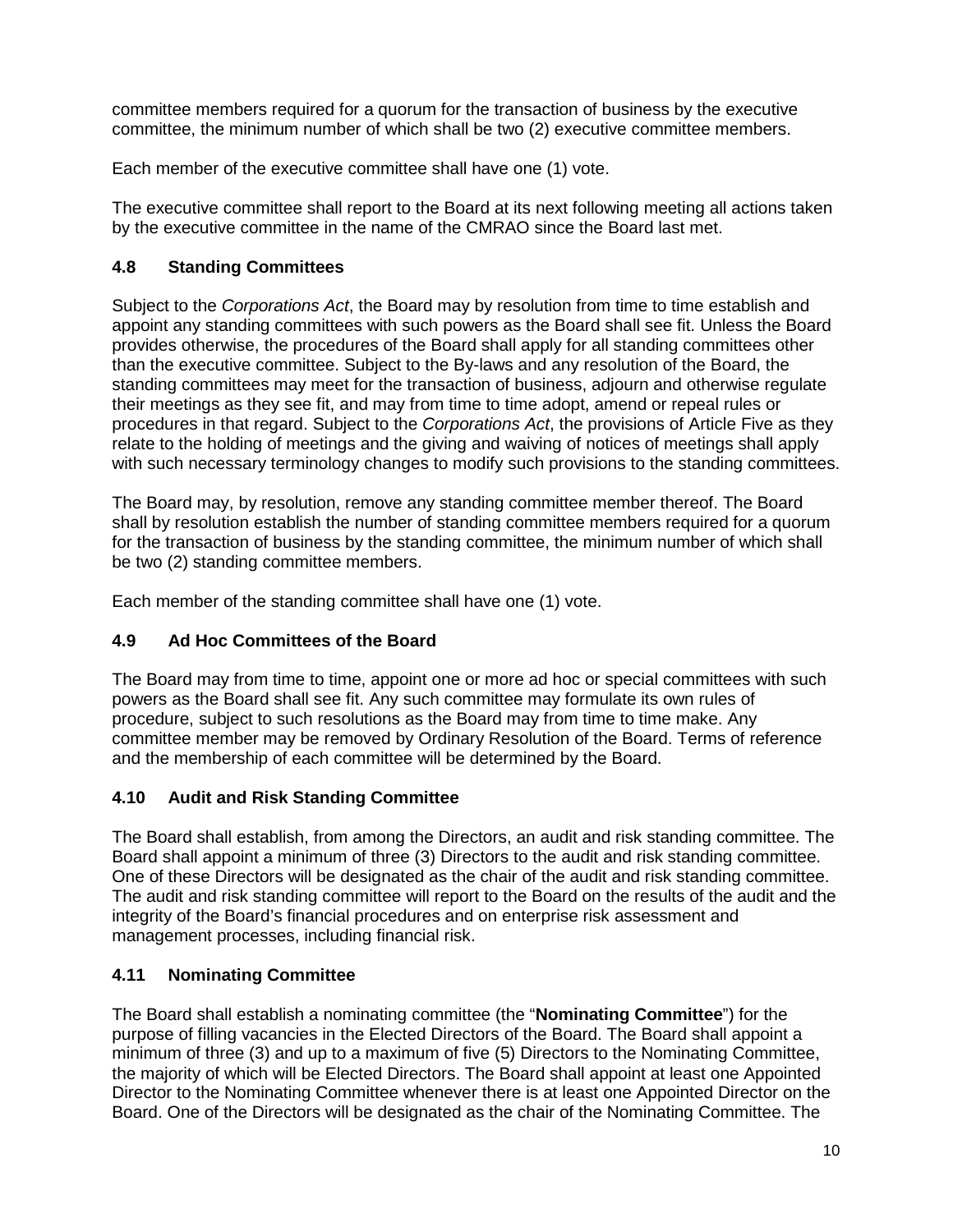Board shall establish terms of reference for how the Nominating Committee will be otherwise constituted, how it will search for and recommend candidates for the Board, and such other matters as determined by the Board. The Nominating Committee shall annually make recommendations to the Board for persons to be considered as a candidate or candidates for election by the Members as Elected Directors, based on a search process that gives consideration to the Competency Criteria.

# <span id="page-10-0"></span>**4.12 Advisory Councils and Task Forces**

The Board may by resolution appoint one or more advisory councils, task forces or individuals with a specific purpose and limited duration; and any such advisory council, task force or individual will serve in an advisory capacity as the Board deems necessary or appropriate for such purposes, with terms of reference to be developed by the Board.

# <span id="page-10-1"></span>**4.13 Compensation**

The remuneration of Directors will be determined by the Members and will be consistent with the principles of remuneration for Ontario public appointments.

# <span id="page-10-2"></span>**4.14 Expenses**

The Directors, officers and employees shall be entitled to be paid their travel and other reasonable out-of-pocket expenses properly incurred by them in the performance of their duties in connection with the affairs of the CMRAO and in accordance with the Administrative Agreement.

# <span id="page-10-3"></span>**Article FIVE: MEETINGS OF DIRECTORS**

# <span id="page-10-4"></span>**5.1 Board Meetings**

Meetings of the Board may be held at any time and place to be determined by the Board provided that forty-eight (48) hours (excluding Saturdays, Sundays and statutory holidays) written notice of such meeting shall be given by any method permitted in Section 15.1, other than posted mail, to each Director, unless all Directors waive notice of a meeting in writing. Notice by posted mail shall be sent at least ten (10) days prior to the meeting.

There shall be at least four (4) meetings per year of the Board. No error or omission in giving notice of any meeting of the Board or any adjourned meeting of the Board shall invalidate such meeting or make void any proceedings taken thereat and any Director may at any time waive notice of any such meeting and may ratify, approve, and confirm any or all proceedings taken or had thereat.

If the Chair consents thereto generally or in respect of a particular meeting (i) a meeting of the Board or a committee, advisory council or task force of the Board may be held entirely by means of a telephonic, electronic or other communication facility that permits all participants to communicate concurrently with each other during the meeting; or (ii) one or more individual Directors may participate in a meeting of the Board or of a committee, advisory council or task force of the Board by means of a telephonic, electronic or other communication facility that permits all participants to communicate concurrently with each other during the meeting. A Director who is participating in such a meeting by such means is deemed to be present at the meeting. Notwithstanding any other provision of this By-law, any Director participating in a meeting pursuant to this Section 5.1 who is entitled to vote at that meeting may vote, in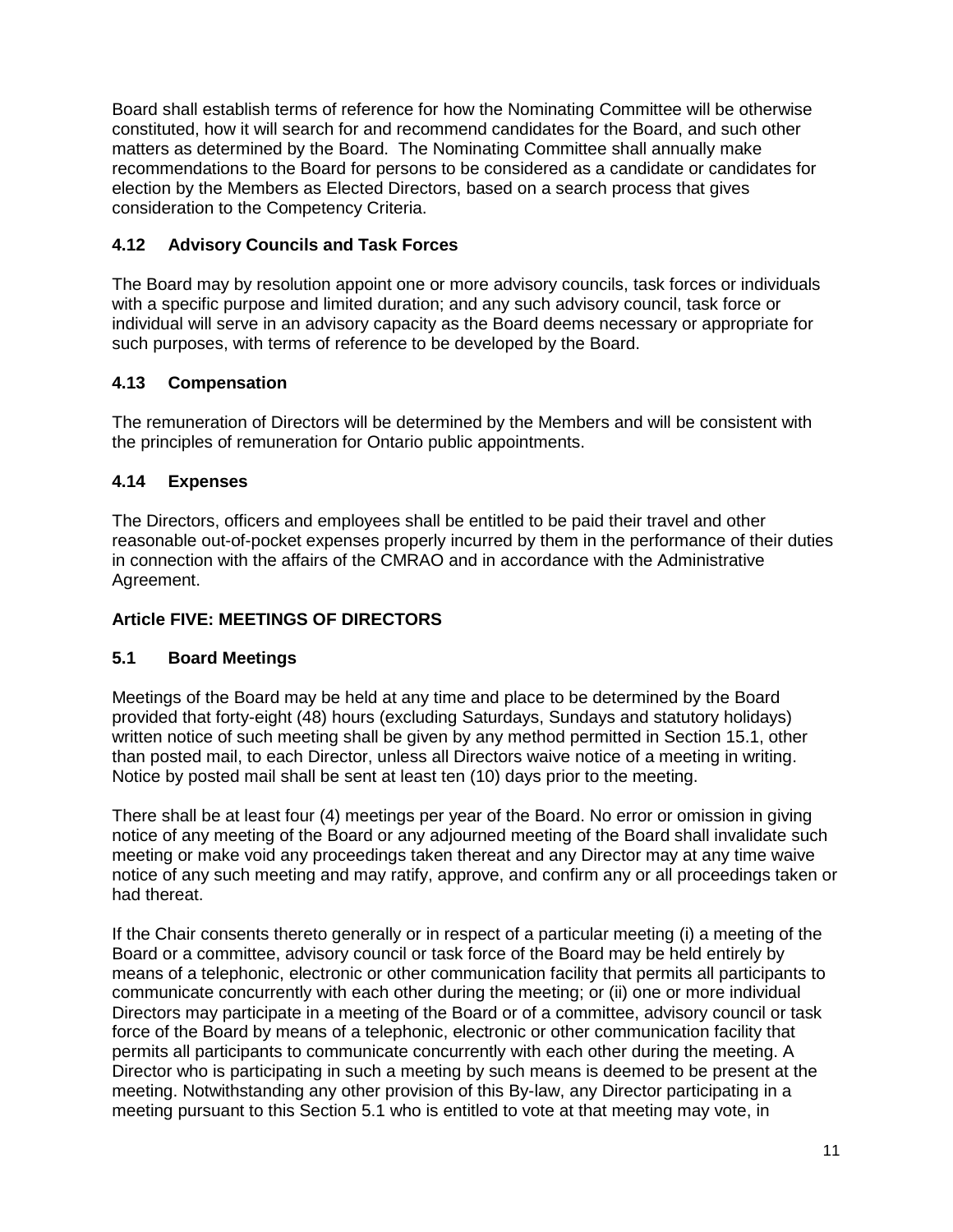accordance with the *Corporations Act*, by means of any telephonic, electronic or other communication facility that the CMRAO has made available for that purpose. The Directors shall take such reasonable precautions as may be necessary to ensure that such communications facilities are secure from unauthorized interception or monitoring.

For the purposes of this Section 5.1, an exchange of e-mails to, or among, all Directors does not qualify as an electronic or other communication facility that permits all participants to communicate concurrently with each other. However, an exchange of e-mails to, or among, all Directors may be used as a basis to ascertain a consensus of the Directors on a decision or resolution between meetings of the Board, which to be effective must be ratified or confirmed by the Board: (a) at the next meeting of the Board held in accordance with this Section 5.1 and Section 5.5; or (b) by resolution in writing.

# <span id="page-11-0"></span>**5.2 Calling Meetings**

- a) The Chair may call meetings of the Board;
- b) The Secretary of the Board shall call a meeting of the Board if at least one-third (1/3) of the members of the Board so request it in writing; and
- c) Notice requirements will be the same for regular meetings of the Board.

# <span id="page-11-1"></span>**5.3 Adjournment**

Any meeting of the Board may be adjourned from time to time by the chair of the meeting, with the consent of the Directors or upon his or her own motion, to a fixed time and place. Notice of any adjourned meeting of the Board is not required to be given to the attending Directors if the time and place of the adjourned meeting is announced at the original meeting. Any Directors not in attendance at the original meeting will receive notice as required under section 5.1. Any adjourned meeting shall be duly constituted if held in accordance with the terms of the adjournment and a quorum is present thereat. The Directors who formed a quorum at the original meeting are not required to form the quorum at the adjourned meeting. If there is no quorum present at the adjourned meeting, the original meeting shall be deemed to have terminated forthwith after its adjournment. Any business may be brought before or dealt with at any adjourned meeting which might have been brought before or dealt with at the original meeting in accordance with the notice calling the same.

# <span id="page-11-2"></span>**5.4 Regular Meetings**

The Board may appoint a day or days in any month or months for regular meetings of the Board at a place or hour to be named by the Board, and a copy of any resolution of the Board fixing the place and time of regular meetings of the Board shall be sent to each Director forthwith after being passed, but no other notice shall be required for any such regular meeting.

# <span id="page-11-3"></span>**5.5 Quorum**

Forty per cent (40%) of the number of Directors required to be on the Board constitutes a quorum. A quorum of Directors may exercise all the powers of the Board.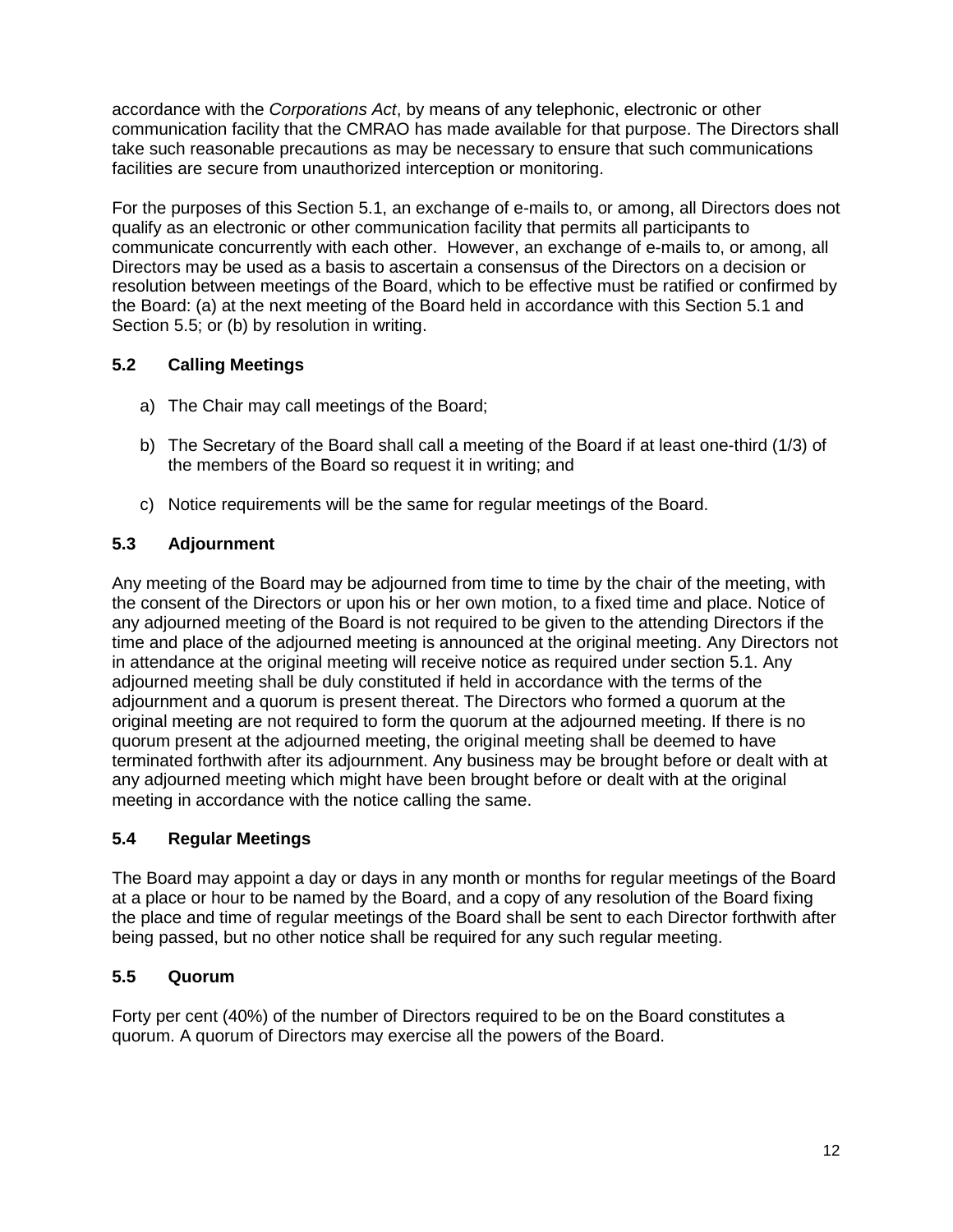# <span id="page-12-0"></span>**5.6 Voting**

Each Director, including the Chair, is authorized to exercise one (1) vote. Questions arising at any meeting of the Board shall be decided by a majority of votes. The Chair shall not have a casting or deciding vote. If the Chair is not present at a meeting of the Board, then the Director who is acting as chair of that meeting shall continue to have the authority to exercise one (1) vote.

### <span id="page-12-1"></span>**5.7 Non-Directors Attendance at Board meetings**

With the consent of the Chair, observers may attend Board meetings and the Registrar, the Statutory Director, the CEO and/or other CMRAO employees may attend Board meetings as an advisor unless the subject matter before the Board relates specifically to them. Observers attending a Board meeting must sign confidentiality agreements prior to the start of the meeting. The Chair may require that any observers recuse themselves from any meeting of the Board in whole or part when the Board meets *in camera*.

#### <span id="page-12-2"></span>**Article SIX: MEMBERS**

#### <span id="page-12-3"></span>**6.1 Members**

Membership in the Corporation shall consist of persons who are Directors of the Corporation from time to time while they serve as Directors, and such other persons who have been accepted into membership in the Corporation by Ordinary Resolution of the Board.

#### <span id="page-12-4"></span>**6.2 Membership**

A membership in the Corporation is not transferable and automatically terminates if the Member resigns, ceases to be a Director or such membership is otherwise terminated in accordance with the *Corporations Act*.

# <span id="page-12-5"></span>**Article SEVEN: MEMBERS' MEETINGS**

#### <span id="page-12-6"></span>**7.1 Annual Meeting**

The annual meeting of Members shall be held on a day and at a place within Ontario fixed by the Board. Any Member, upon request, shall be provided, not less than twenty-one (21) days before the annual meeting, with a copy of the financial statements, auditor's report and other financial information required by the By-laws or Letters Patent.

The business transacted at the annual meeting shall include:

- a) Receipt of the agenda;
- b) Receipt of the minutes of the previous annual and subsequent special meetings of Members;
- c) Consideration of the financial statements;
- d) Report of the auditor;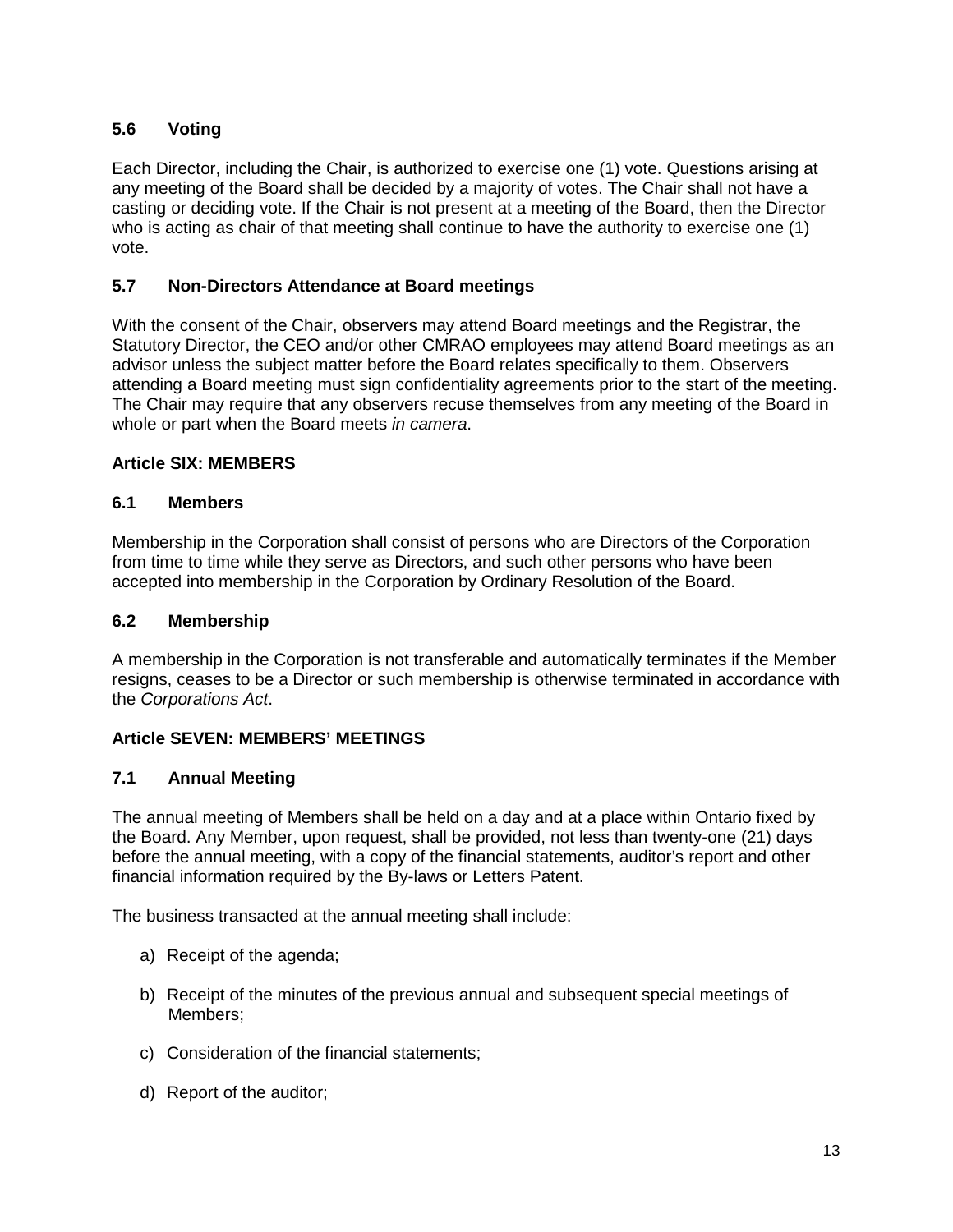- e) Reappointment or new appointment of the auditor for the coming year;
- f) Election of Directors; and
- g) Such other special business as may be set out in the notice of the meeting.

No other item of business shall be included on the agenda for the annual meeting unless a Member's proposal has been given to the Secretary prior to the giving of notice of the annual meeting in accordance with the *Corporations Act*, so that such item of new business can be included in the notice of annual meeting.

# <span id="page-13-0"></span>**7.2 Special Meetings**

The Board may at any time call a special meeting of the Members. The Board shall convene a special meeting on written requisition of not less than twenty (20) per cent of the Members for any purpose connected with the affairs of the Corporation that does not fall within the exceptions set out in the *Corporations Act* or is otherwise inconsistent with the *Corporations Act*, within twenty-one (21) days from the date of the deposit of the requisition.

Other meetings of the Members may be convened by order of the Chair, Vice-Chair or CEO at any date and time and at any place within Ontario.

# <span id="page-13-1"></span>**7.3 Notice**

Subject to the *Corporations Act*, not less than ten (10) and not more than fifty (50) days' written notice of any annual or special Members' meeting shall be given in the manner specified in the *Corporations Act* to each Member and to the auditor, unless notice is waived by all of the Members in the case of a special Members' meeting convened by order of the Chair, Vice Chair or CEO. Notice of any meeting where special business will be transacted must contain sufficient information to permit the Members to form a reasoned judgment on the decision to be taken. Notice of each meeting must remind the Member of the right to vote by proxy.

# <span id="page-13-2"></span>**7.4 Quorum**

A quorum for the transaction of business at a Members' meeting is a majority of the Members entitled to vote at the meeting, whether present in person or by proxy. If a quorum is present at the opening of a meeting of the Members, the Members present may proceed with the business of the meeting, even if a quorum is not present throughout the meeting.

# <span id="page-13-3"></span>**7.5 Chair of the Meeting**

The Chair shall be the chair of the Members' meeting. In the Chair's absence, the Vice-Chair shall be the chair of the Members' meeting, and in the absence of the Chair and the Vice-Chair, the Members present at any Members' meeting shall choose another Director as chair and if no Director is present or if all the Directors present decline to act as chair, the Members present shall choose one of their number to chair the meeting.

# <span id="page-13-4"></span>**7.6 Voting of Members**

Business arising at any Members' meeting shall be decided by a majority of votes unless otherwise required by the *Corporations Act* or the By-laws, provided that: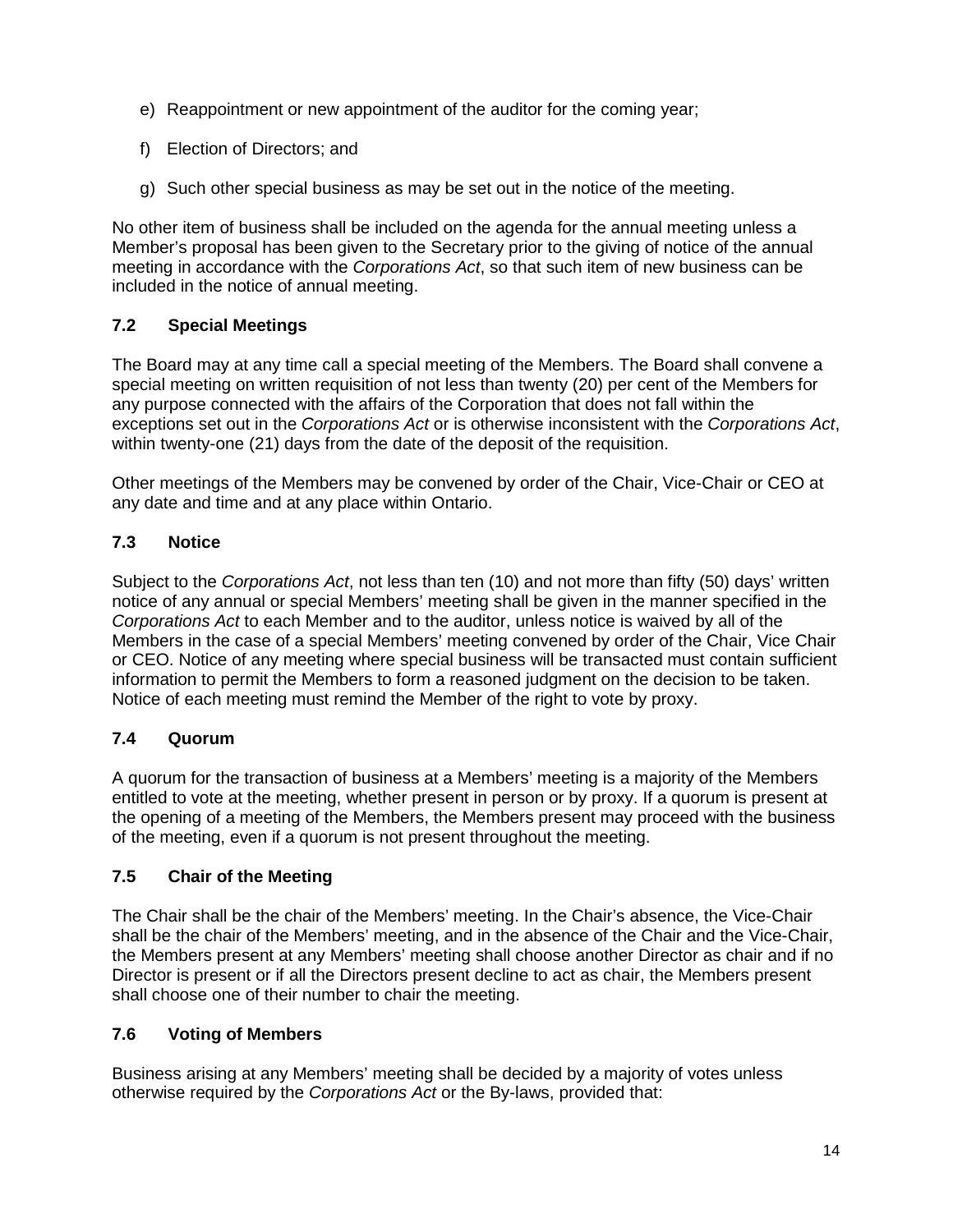- a) Each Member shall be entitled to one (1) vote at any meeting;
- b) Votes shall be taken by a show of hands among all Members present and the chair of the meeting, if a Member, shall have a vote;
- c) An abstention shall not be considered a vote cast;
- d) Before or after a show of hands has been taken on any question, the chair of the meeting may require, or any Member may demand, a written ballot. A written ballot so required or demanded shall be taken in such manner as the chair of the meeting shall direct;
- e) If there is a tie vote, the chair of the meeting shall require a written ballot, and there shall not be a second or casting vote. If there is a tie vote upon written ballot, the motion is lost;
- f) Whenever a vote by show of hands is taken on a question, unless a written ballot is required or demanded, a declaration by the chair of the meeting that a resolution has been carried or lost and an entry to that effect in the minutes shall be conclusive evidence of the fact without proof of the number or proportion of votes recorded in favour of or against the motion.

# <span id="page-14-0"></span>**7.7 Adjournments**

The Chair may, with the majority consent of any Members' meeting, adjourn the same from time to time and no notice of such adjournment need be given to the Members, unless the meeting is adjourned by one or more adjournments for an aggregate of thirty (30) days or more. Any business may be brought before or dealt with at any adjourned meeting which might have been brought before or dealt with at the original meeting in accordance with the notice calling the same.

# <span id="page-14-1"></span>**7.8 Persons Entitled to be Present**

The only persons entitled to attend a Members' meeting are the Members, the Directors, the auditors of the Corporation and others who are entitled or required to attend under any provision of the *Corporations Act*, the Administrative Agreement, the Letters Patent or the By-laws. Pursuant to the Administrative Agreement, the annual meeting of Members of the CMRAO shall be open to the general public, and the Board shall make reasonable efforts to inform the general public of such meeting.

# <span id="page-14-2"></span>**Article EIGHT: POWERS OF DIRECTORS**

# <span id="page-14-3"></span>**8.1 Administer Affairs**

The Board shall manage or supervise the management of the affairs of the CMRAO.

# <span id="page-14-4"></span>**8.2 Board's Mandate**

Without limiting the generality of Article 8.1, but, subject to any limitations in the *Condominium Management Services Act,* the *Corporations Act* or the Administrative Agreement, the Board shall be entitled to: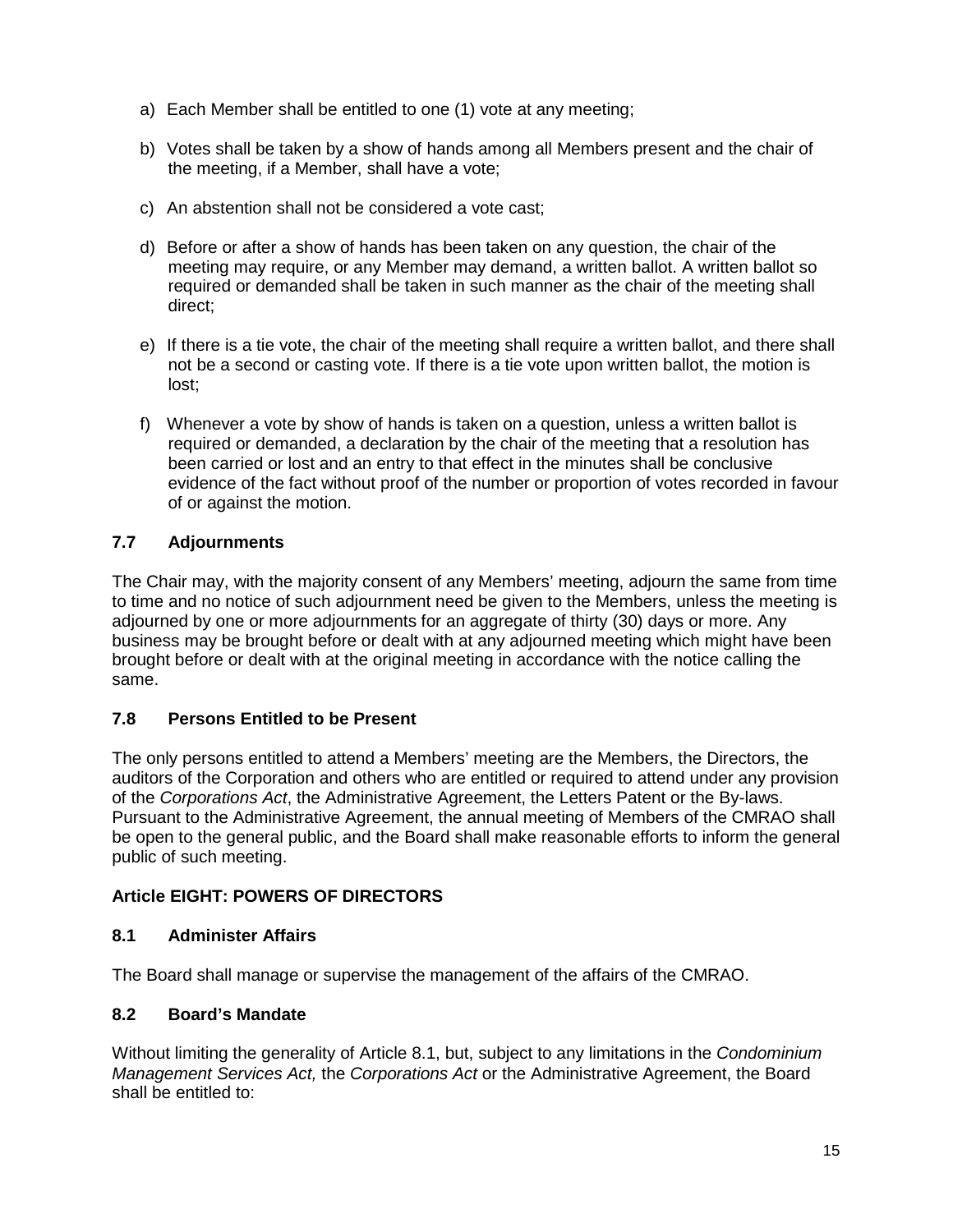- a) Set operational policy for the CMRAO;
- b) Raise, invest and expend the CMRAO's funds; and
- c) Represent the CMRAO in its dealings with government, regulatory agencies, corporations, companies, associations or persons, the media and the public.

### <span id="page-15-0"></span>**8.3 Election, Term and Duties of the Chair**

The Chair may be appointed by the Minister pursuant to the *Condominium Management Services Act.* If the Minister does not appoint a Chair, the Chair will be elected or confirmed by the Directors on an annual basis from among the current Directors, at the first meeting of the Board following the annual meeting of Members.

The duties of the Chair shall include, but not be limited to, ensuring that the objects of the CMRAO are fulfilled, and that policies, priorities and goals, as established by the Board, are attended to in accordance with the By-laws. The Chair is the principal spokesperson for the Board and the CMRAO. The Chair shall be the officer to whom the CEO reports on matters arising between meetings of the Board. The Chair shall provide to the CEO such direction as may be required at such times, provided that such direction is consistent with the policies and practices as established by the Board and in accordance with the *Condominium Management Services Act* and the Administrative Agreement. The Chair shall, when present, preside at all meetings of the Board. The Chair or any two (2) other Directors shall sign all instruments that require his or her signature on behalf of the CMRAO, and shall attend to such duties and responsibilities as may be assigned to the Chair by the Board from time to time.

### <span id="page-15-1"></span>**8.4 Election, Term and Duties of the Vice-Chair**

The Vice-Chair, if one is appointed, may be elected from among the current Directors in order to fill in for the Chair during temporary absences. If the Chair is absent or unable or refuses to act, the Vice-Chair of the Board, if any, shall when present, preside at all meetings of the Board. The election or confirmation of the Vice-Chair shall occur on an annual basis during the first meeting of the Board following the annual meeting of Members.

#### <span id="page-15-2"></span>**8.5 Expenditures**

The Board shall have the power to authorize expenditures on behalf of the CMRAO for the purpose of furthering the objects of the CMRAO.

Without limiting the authority of the Board, the Board may delegate, by resolution, to an officer or officers of the CMRAO, the right to employ and pay salaries to employees of the CMRAO or to authorize such other expenditures as may be approved by the Board.

#### <span id="page-15-3"></span>**8.6 Borrowing Power**

The Board may from time to time:

- a) Borrow money on the credit of the CMRAO;
- b) Limit or increase the amounts to be borrowed;
- c) Issue, sell or pledge debt obligations (including bonds, debentures, notes or other like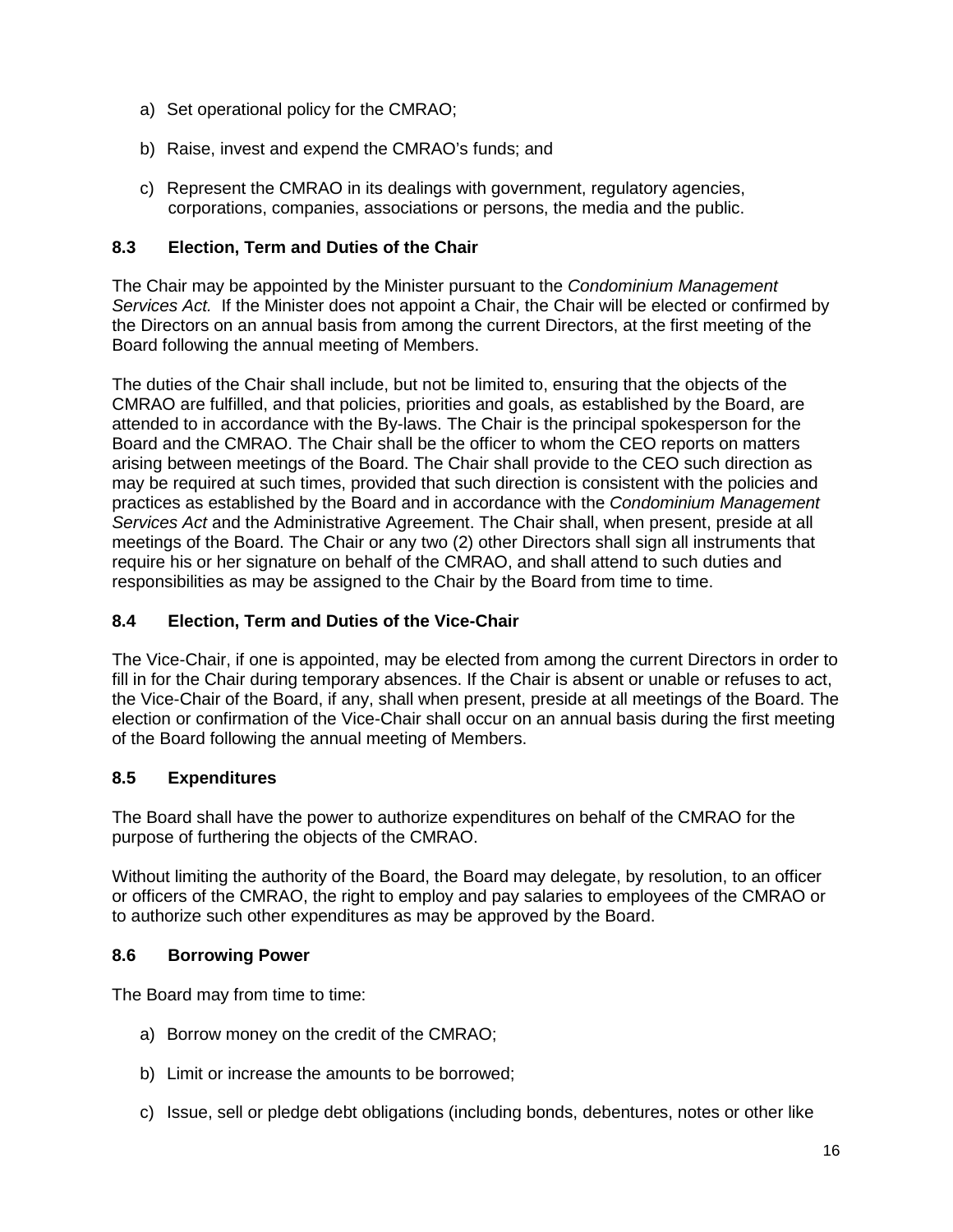liabilities whether secured or unsecured) of the CMRAO;

- d) Charge, mortgage, hypothecate or pledge all or any currently owned or subsequently acquired real or personal, movable or immovable property of the CMRAO, including book debts, rights, powers and undertakings, to secure any debt obligations or any money borrowed, or other debt or liability of the CMRAO; and
- e) Delegate the powers conferred on the Board under this paragraph to such officer or officers of the CMRAO and to such extent and in such manner as the Directors shall determine.

The powers hereby conferred by this Section 8.6 shall be deemed to be in supplement of and not in substitution for any powers to borrow money for the purposes of the CMRAO possessed by the Board or officers of the CMRAO independently of this By-law.

# <span id="page-16-0"></span>**8.7 Agents and Employees**

The Board may assign to the CEO the power to appoint such agents and engage such employees as the CEO shall deem necessary from time to time and such persons shall have such authority and shall perform such duties as shall be prescribed by the CEO at the time of such appointment. The remuneration and terms of employment of all agents and employees shall, subject to the other provisions of the By-laws, be fixed by the CEO in accordance with the salary grid and budget approved by the Board.

# <span id="page-16-1"></span>**Article NINE: OFFICERS**

# <span id="page-16-2"></span>**9.1 Appointment**

The Board will appoint a Chair if the Minister does not appoint a Chair pursuant to the *Condominium Management Services Act.* The Board will appoint a Secretary, and may appoint a CEO, Treasurer and Vice Chair and such other officers as it may require and may, if necessary, revoke such appointment. None of the said officers except for the Chair, Vice-Chair, and the Secretary and Treasurer shall be a Director or Member of the CMRAO. The Board may from time to time appoint such other officers and agents as it shall deem necessary who shall have such authority and shall perform such duties as may from time to time be prescribed by the Board and may revoke such appointments. The duties of the officers shall include the following and such other duties as may be assigned by resolution of the Board.

# <span id="page-16-3"></span>**9.2 Registrar**

As provided in section 32 of the *Condominium Management Services Act* and section 7.4 of the Administrative Agreement, the Board shall appoint a Registrar and may appoint up to two deputy Registrars. The Registrar and any deputy Registrars shall be employees of the CMRAO and shall not be:

- (a) a Director;
- (b) a Statutory Director or deputy Statutory Director under the *Condominium Management Services Act;*
- (c) an employee or director of a trade association representing the interests of the condominium management sector; or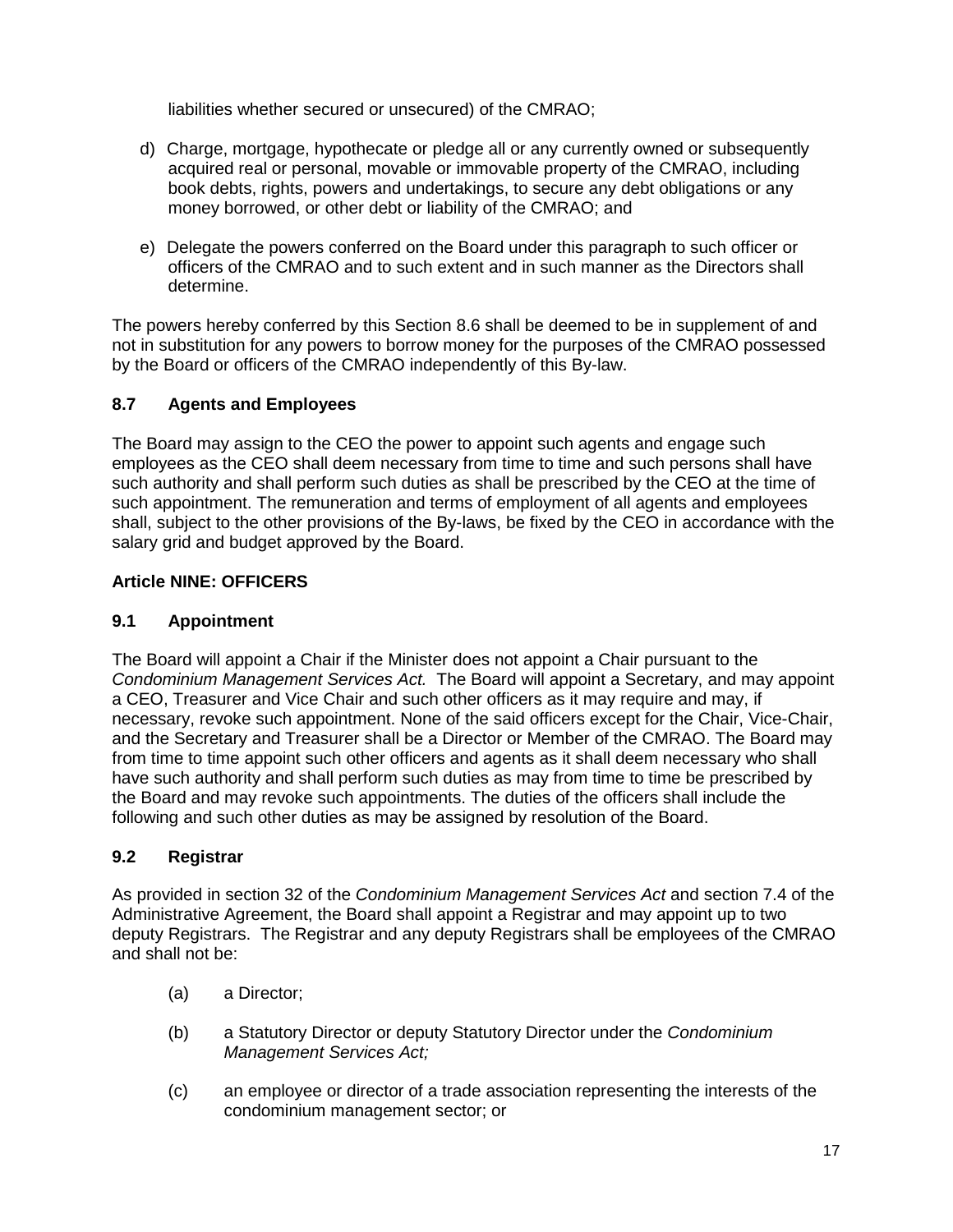(d) a licensee under the *Condominium Management Services Act.*

The Registrar shall exercise the powers and perform the duties imposed on the Registrar under the Condominium Management Services Act. The CMRAO acknowledges that the Registrar and any deputy Registrars exercise statutory duties that require independent decision-making and, for that purpose, the Board shall not interfere with the independent exercise of such statutory responsibilities but may review the manner in which those responsibilities are carried out, consistent with the Board's corporate and regulatory governance responsibilities.

# <span id="page-17-0"></span>**9.3 Statutory Director**

As provided in section 31 of the *Condominium Management Services Act* and section 7.4 of the Administrative Agreement, the Board shall appoint a Statutory Director and may appoint up to two deputy Statutory Directors. The Statutory Director and any deputy Statutory Directors shall not:

- (a) be a Director, unless the Board has approved guidelines providing for the independent exercise of the Statutory Director's statutory authority;
- (b) be the Registrar or a deputy Registrar*;*
- (c) hold a position in the CMRAO that is subordinate to the Registrar or a deputy Registrar; or
- (d) be a licensee under the *Condominium Management Services Act.*

The Statutory Director shall exercise the powers and perform the duties imposed on the Statutory Director under the Condominium Management Services Act. The CMRAO acknowledges that the Statutory Director and any deputy Statutory Directors exercise statutory duties that require independent decision-making and, for that purpose, the Board shall not interfere with the independent exercise of such statutory responsibilities but may review the manner in which those responsibilities are carried out, consistent with the Board's corporate and regulatory governance responsibilities.

# <span id="page-17-1"></span>**9.4 Duties of the Chief Executive Officer**

The Board may appoint the CEO for a term to be determined by a resolution approved by the majority of the Board.

The CEO, if one is appointed, shall be responsible for the day to day operations and performance of the CMRAO, serving as the main link between the Board and the rest of the organization, and such other duties as may be assigned by the Board from time to time. The CEO shall not be a member of the Board. The CEO may also be referred to as the executive director.

# <span id="page-17-2"></span>**9.5 Duties of the Secretary and Treasurer**

The Secretary shall give or cause to be given notices for all meetings of the Board or committees of Directors, if any, and Members when directed to do so and shall have charge of the minute books of the CMRAO and of the documents and registers as well as other such duties as may be determined by the Board.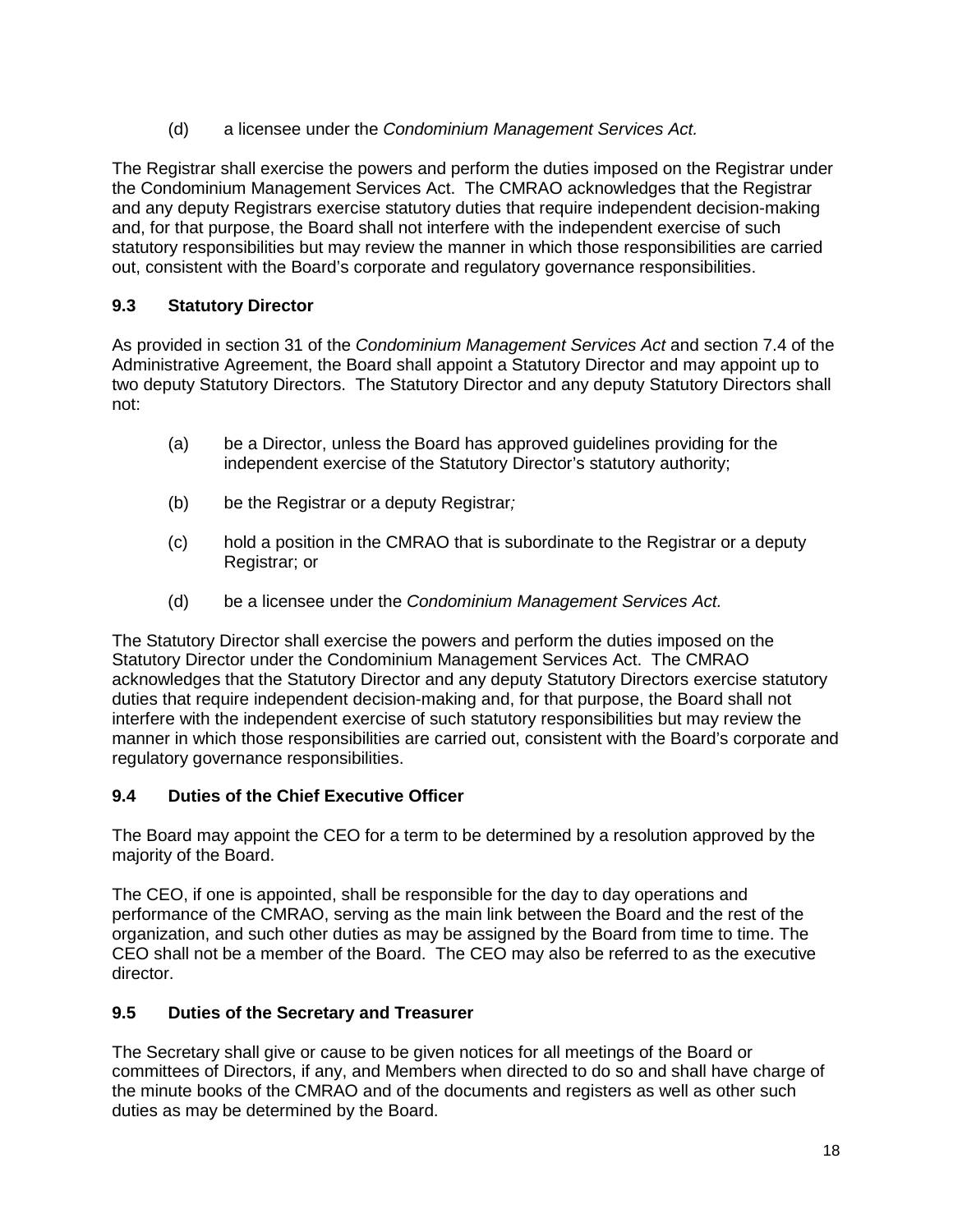If appointed, the Treasurer shall have such powers and duties as the Board may specify, and will attend to the financial matters and accounting of the CMRAO.

### <span id="page-18-0"></span>**9.6 Vacancies**

Notwithstanding the foregoing, each incumbent officer shall continue in office until the earlier of that officer's:

- a) resignation, which resignation shall be effective at the time the written resignation is received by the Chair or at the time specified in the resignation, whichever is later;
- b) removal in accordance with Section 9.7 and the appointment of a successor; or
- c) death.

If the office of any officer of the CMRAO shall be or become vacant, the Board may, by resolution, in accordance with the requirements of the *Corporations Act*, appoint a person to fill such vacancy for the duration of the term.

#### <span id="page-18-1"></span>**9.7 Removal of Officers**

Any officer, other than the Chair if appointed by the Minister, shall be subject to removal by a majority vote on a resolution by the Board at any time, with or without cause.

#### <span id="page-18-2"></span>**9.8 Duties of Officers May be Delegated**

In case of the absence or inability to act of any officer of the CMRAO or for any other reason that the Board may deem sufficient, the Board may authorize the delegation of all or any of the powers of any such officer to any other officer or to any Director for such time as the Board may determine.

#### <span id="page-18-3"></span>**9.9 Powers**

All officers shall sign such contracts, documents, or instruments in writing as require their respective signatures and shall respectively have and perform all powers and duties incident to their respective offices and such other powers and duties respectively as may from time to time be assigned to them by the Board.

#### <span id="page-18-4"></span>**Article TEN: PROTECTIONS FOR DIRECTORS AND OFFICERS**

#### <span id="page-18-5"></span>**10.1 For the Protection of Directors and Officers**

Except as otherwise provided in the *Corporations Act*, no Director or officer of the CMRAO shall be liable for:

- a) The acts, receipts, neglects or defaults of any other Director or officer or employee;
- b) Any loss, damage or expense incurred by the CMRAO through the insufficiency or deficiency of title to any property acquired by the CMRAO or for or on behalf of the CMRAO;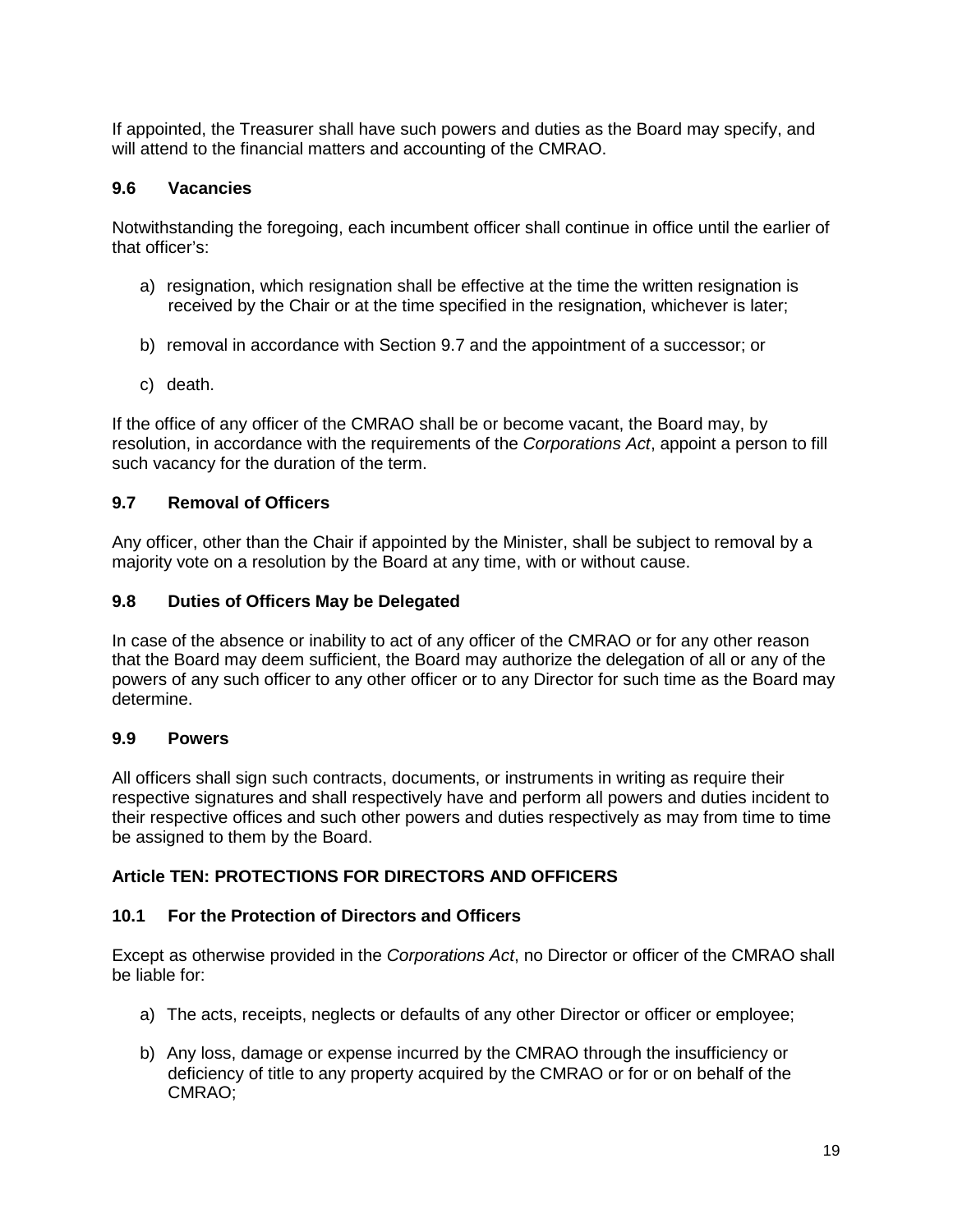- c) The insufficiency or deficiency of any security in or upon which any of the moneys of or belonging to the CMRAO shall be placed out or invested;
- d) Any loss or damage arising from the tortious act of any person or corporation including any person or corporation with whom or with which any monies, securities or effects shall be lodged or deposited;
- e) Any loss, conversion, misapplication or misappropriation of or any damage resulting from any dealings by others with any moneys, securities or other assets belonging to the CMRAO; or
- f) Any other loss, damage or misfortune that may happen in the execution of the duties of the Directors' or officer's respective office or trust or in relation thereto,

unless the same shall happen by or through the Director's or officer's own dishonesty, negligence or wilful misconduct. In addition, no action or other proceeding shall be instituted against Directors, officers, employees or agents of the CMRAO or members of committees for an act done in good faith in the execution or intended execution of any such person's powers and duties under the *Condominium Management Services Act* or for an alleged neglect or default in the execution in good faith of that power or duty.

### <span id="page-19-0"></span>**10.2 Indemnities to Directors and Officers**

Every Director or officer of the CMRAO and their heirs and legal personal representatives shall be indemnified and saved harmless against and from any losses, costs, damages, expenses and liabilities of whatsoever kind, including amounts paid to settle an action or to satisfy a judgment and including all legal fees and other expenses (a "**claim**" or collectively, the "**claims**") which the Director or officer may sustain or become the subject to by reason of being or having been a Director or officer of the CMRAO, but this indemnity does not apply with respect to claims:

- a) Arising from any circumstances for which coverage is provided under an insurance policy or claims fund to the extent that the Director or officer is indemnified or covered under such policy or fund;
- b) Arising out of circumstances in which the Director or officer did not act in the performance or intended performance of the Director's or officer's duties as a Director or officer of the CMRAO; or
- c) Brought about or contributed to by the Director's or officer's dishonesty, negligence or wilful misconduct if there is a judgment or other final adjudication adverse to the Director or officer which establishes that there was dishonesty, negligence of wilful misconduct on the Director's or officer's part which was material to the cause of action as adjudicated.

#### <span id="page-19-1"></span>**10.3 Conflict of Interest**

A Director who is directly or indirectly interested in a contract or transaction or proposed contract or transaction with the CMRAO shall make the disclosure required by the *Corporations Act* and shall comply in all respects with the conflict of interest guidelines set out in the CMRAO's Code of Conduct for Directors set out in Schedule E to the Administrative Agreement.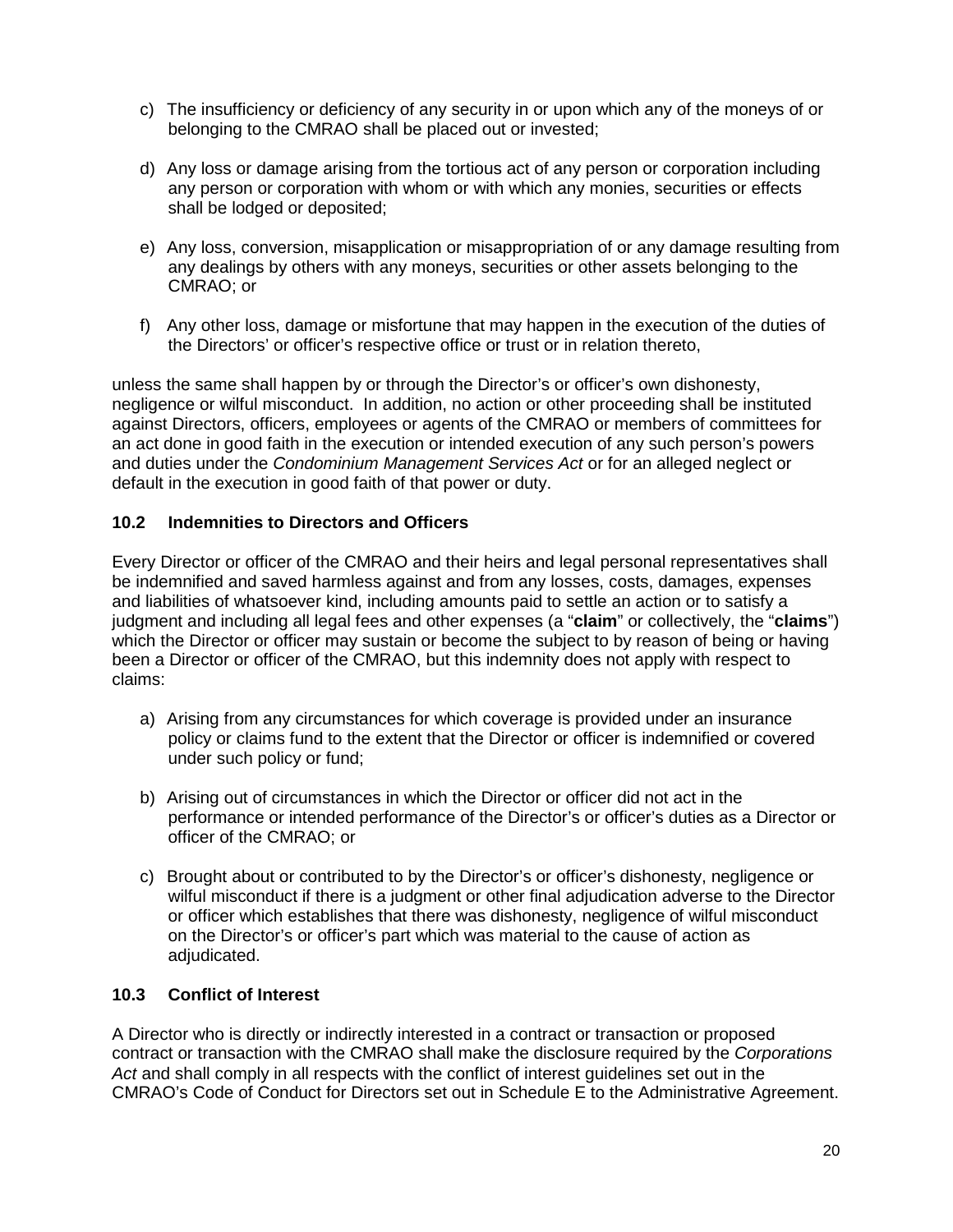# <span id="page-20-0"></span>**Article ELEVEN: CODE OF CONDUCT**

### <span id="page-20-1"></span>**11.1 Requirement for a Code of Conduct**

The CMRAO shall establish a code of conduct, as set out in the Administrative Agreement.

The CMRAO shall ensure that the code is complied with by every Director and officer of the CMRAO and every other person employed, retained or appointed by the CMRAO.

# <span id="page-20-2"></span>**Article TWELVE: CUSTODY OF SHARES AND SECURITIES**

### <span id="page-20-3"></span>**12.1 Custody of Securities**

All shares and securities owned by the CMRAO shall be deposited and held with such registered dealer in securities as may be designated by resolution of the Board from time to time or, if so authorized by a resolution of the Board, in such other manner as the Board may determine from time to time. Any such registered dealer in securities shall provide the Board with a monthly accounting of the financial position of the CMRAO.

# <span id="page-20-4"></span>**Article THIRTEEN: EXECUTION OF INSTRUMENTS**

### <span id="page-20-5"></span>**13.1 Execution of Instruments**

Contracts, documents or any instruments in writing, requiring the signature of the CMRAO may be signed by the Chair alone or any two (2) Directors and all contracts, documents and instruments in writing so signed shall be binding upon the CMRAO without any further authorization or formality. The Board shall have the power from time to time by resolution to also delegate these powers to one (1) Director and the CEO or appoint any officer or officers or any person or persons on behalf of the CMRAO to sign specific contracts, documents or instruments in writing.

The term "**contracts, documents or instruments in writing**" as used in this By-law shall include but not be limited to deeds, mortgages, hypothecs, charges, conveyances, transfers and assignments of property real or personal, immovable or movable, agreements, releases, receipts and discharges for the payment of money or other obligations, conveyances, transfers, and assignments of shares, share warrants, stocks, bonds, debentures or other securities and all paper writings.

# <span id="page-20-6"></span>**Article FOURTEEN: CHEQUES, DRAFTS, NOTES, ETC.**

#### <span id="page-20-7"></span>**14.1 Cheques, Drafts, Notes, Etc.**

All cheques, drafts or orders for the payment of money and all notes and acceptances and bills of exchange shall be signed by such officer or officers or person or persons, whether or not officers of the CMRAO and in such manner as the Board may from time to time designate by resolution.

#### <span id="page-20-8"></span>**Article FIFTEEN: NOTICES**

#### <span id="page-20-9"></span>**15.1 Service**

Unless provided otherwise in the By-laws, any notice or other document required by the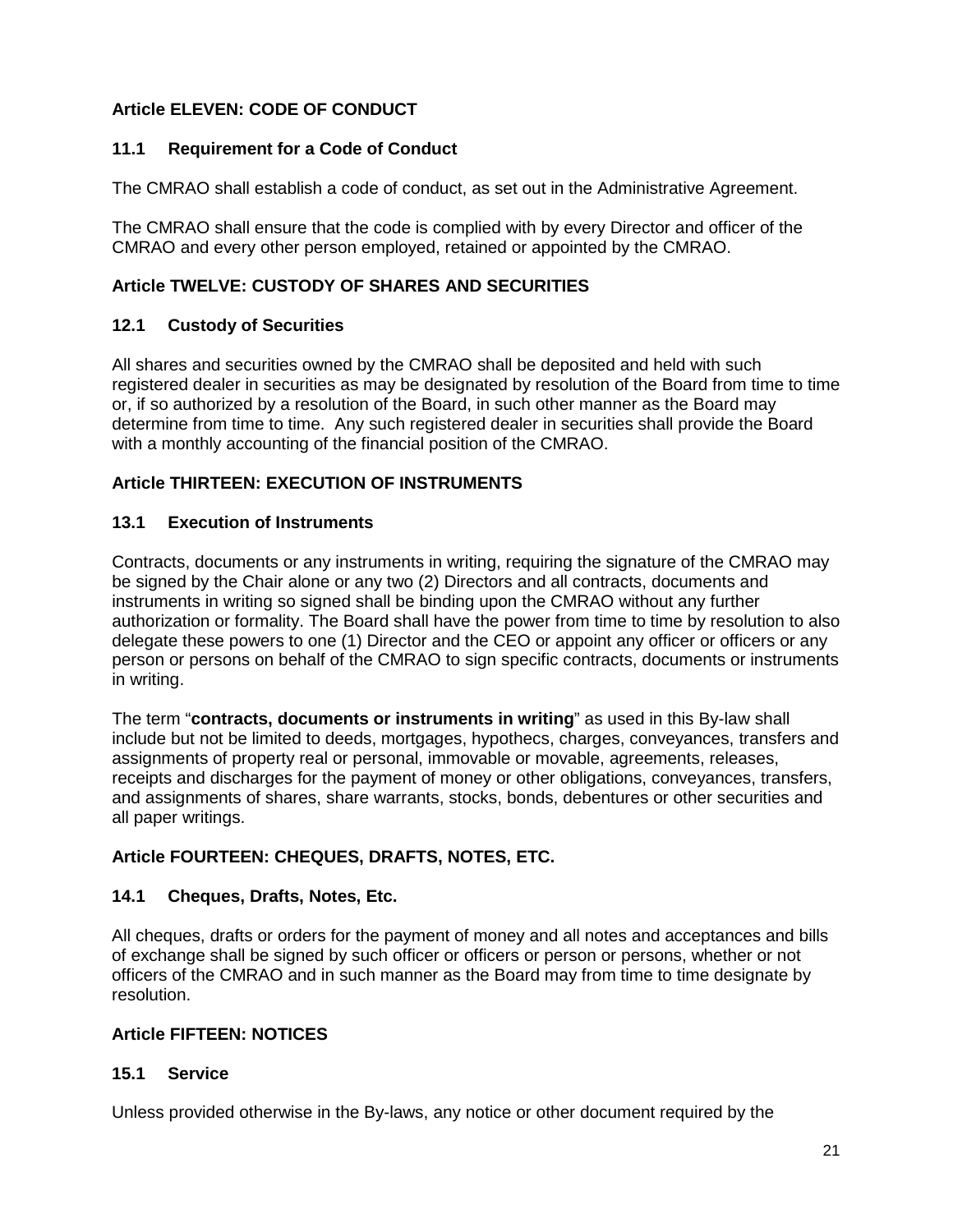*Corporations Act* or the By-laws to be sent to any Director, Member or to the auditor shall be delivered personally or sent by prepaid mail or by electronic mail or facsimile to any such Director or Member at their latest address as shown in the records of the CMRAO and to the auditor at its business address, or if no address be given therein then to the last address of such Director or Member known to the Secretary or by such other methods of service as the Board may by resolution direct; *provided always* that notice may be waived or the time for the notice may be waived or abridged at any time with the consent in writing of the person or corporation entitled thereto, which consent may be sent to the CMRAO by electronic mail or facsimile.

# <span id="page-21-0"></span>**15.2 Signature to Notices**

The signature of any Director or officer of the CMRAO to any notice or document to be given by the CMRAO may be written, stamped, typewritten or printed or partly written, stamped, typewritten or printed.

# <span id="page-21-1"></span>**15.3 Computation of Time**

Where a given number of days' notice or notice extending over a period is required to be given under the By-laws of the CMRAO, the day of service or posting of the notice shall not, unless it is otherwise provided, be counted in such number of days or other period.

# <span id="page-21-2"></span>**15.4 Proof of Service**

With respect to every notice or other document sent by post it shall be sufficient to prove that the envelope or wrapper containing the notice or other document was properly addressed as provided in Section 15.1 and put into an office or letter box of Canada Post Corporation. With respect to every notice or other document sent electronically or by electronic mail or facsimile or by such other methods of service as the Board may by resolution direct, it shall be sufficient to prove that such notice was sent from the CMRAO. A certificate of an officer of the CMRAO, indicating that the envelope or notice of transmission or receipt was properly addressed shall be conclusive evidence of the delivery thereof and shall be binding on every Director, officer or auditor of the CMRAO as the case may be.

# <span id="page-21-3"></span>**15.5 Giving Notice**

No error or omission in the giving of notice to any person entitled thereto, and no non-receipt of such notice, shall invalidate any decision taken or resolution passed thereat.

# <span id="page-21-4"></span>**Article SIXTEEN: POLICIES**

# <span id="page-21-5"></span>**16.1 Policies**

The Board may by resolution make or prescribe such policies or rules not inconsistent with the By-laws, the Administrative Agreement or applicable law relating to the management and operation of the CMRAO and such other matters as in any way relate to the CMRAO, its objects or the conduct of its affairs.

# <span id="page-21-6"></span>**Article SEVENTEEN: BY-LAWS**

# <span id="page-21-7"></span>**17.1 By-laws**

Subject to the *Corporations Act* and the Administrative Agreement, the Board may from time to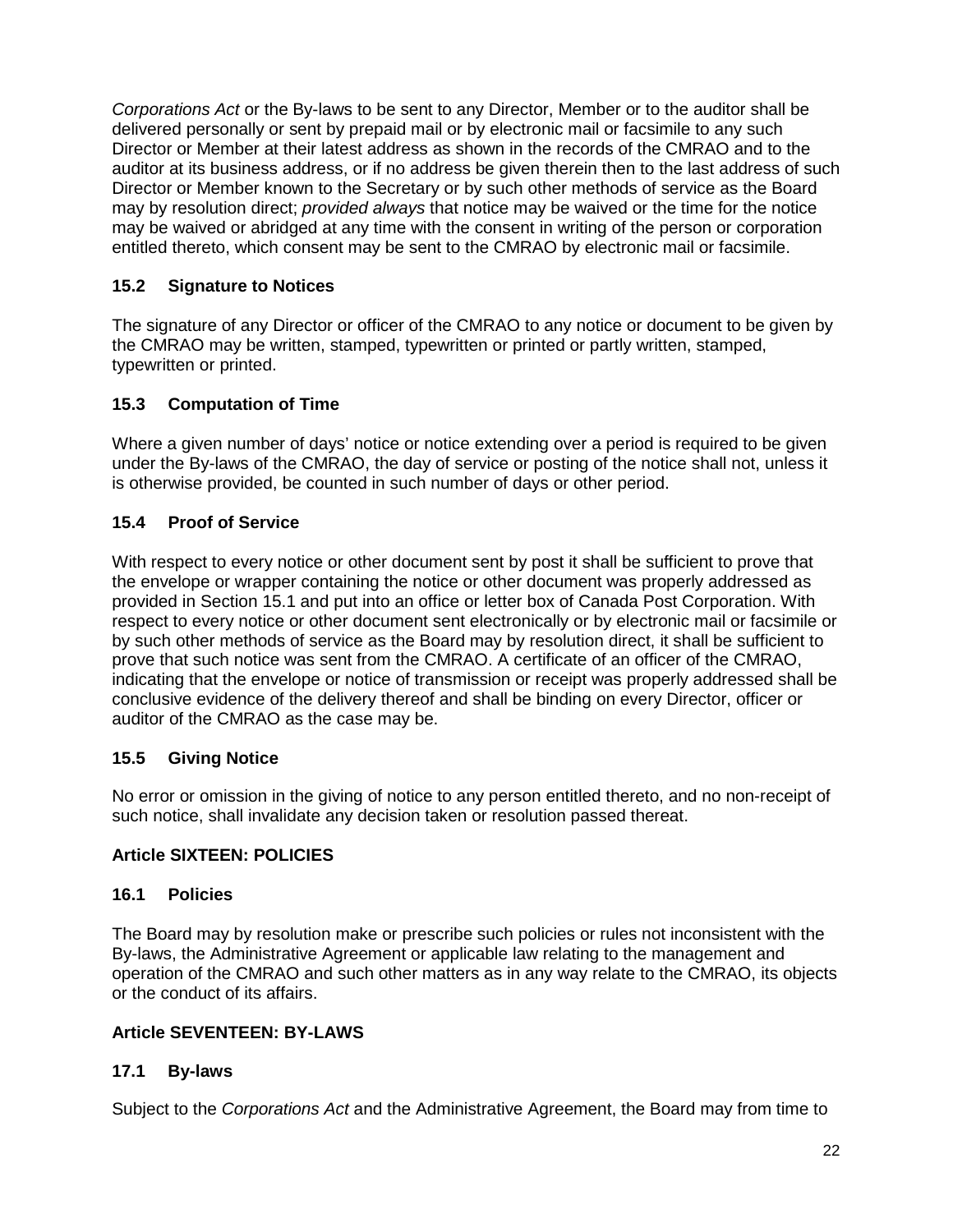time enact By-laws relating in any way to the management of the CMRAO and for the conduct and administration of the CMRAO's affairs.

# <span id="page-22-0"></span>**17.2 Available to the Public**

The CMRAO shall make the By-laws available for public inspection within the time and manner specified in the Administrative Agreement or within thirty (30) days after the By-laws are made by the Board, if no time is specified in the Administrative Agreement. The CMRAO shall post all such By-laws on the CMRAO website.

# <span id="page-22-1"></span>**Article EIGHTEEN: AUDITORS**

# <span id="page-22-2"></span>**18.1 Auditors**

The Members shall at each annual meeting of Members appoint an auditor to audit the accounts of the CMRAO who shall hold office until the next following annual meeting; provided, however, that the Members may fill any vacancy in the office of the auditor. Regardless of the length of the term of appointment, the Members will continue to have the authority to change and/or renew the auditor on a yearly basis. The maximum period for a firm to be appointed and reappointed by the CMRAO as its auditor is ten (10) years. The appointed auditor shall provide a report to the Directors on the audited accounts of the CMRAO at a time determined by the Board, to be reviewed and approved by the Board prior to its inclusion in the Annual Report which is to be made public at the next annual meeting of Members following the auditor's appointment. The remuneration of the auditor shall be fixed by the Board.

# <span id="page-22-3"></span>**Article NINETEEN: FINANCIAL YEAR**

# <span id="page-22-4"></span>**19.1 Financial Year**

The financial year of the CMRAO shall terminate on the  $31<sup>st</sup>$  day of March in each year or on such other date as the Directors may from time to time by resolution determine.

# <span id="page-22-5"></span>**Article TWENTY: GENERAL**

# <span id="page-22-6"></span>**20.1 By-laws Come into Force**

- a) After approval by the Minister in accordance with Section 7.1(1) of the Administrative Agreement, this By-law (except for Section 8.6) shall come into force immediately following approval by a resolution of the Board. This By-law is effective only until the next meeting of Members, where it may be confirmed, rejected or amended by the Members by Special Resolution. If this By-law is confirmed or confirmed as amended by the Members, it remains effective in the form in which it was confirmed.
- b) This By-law ceases to have effect: (i) if it is not confirmed at the next meeting of Members; or (ii) if it is rejected by the Members at such meeting.
- c) Section 8.6 shall come into force immediately upon confirmation by Special Resolution of the Members.

# <span id="page-22-7"></span>**20.2 By-law Interpreted According to the Law of Ontario**

This By-law shall be interpreted according to the laws of the Province of Ontario.